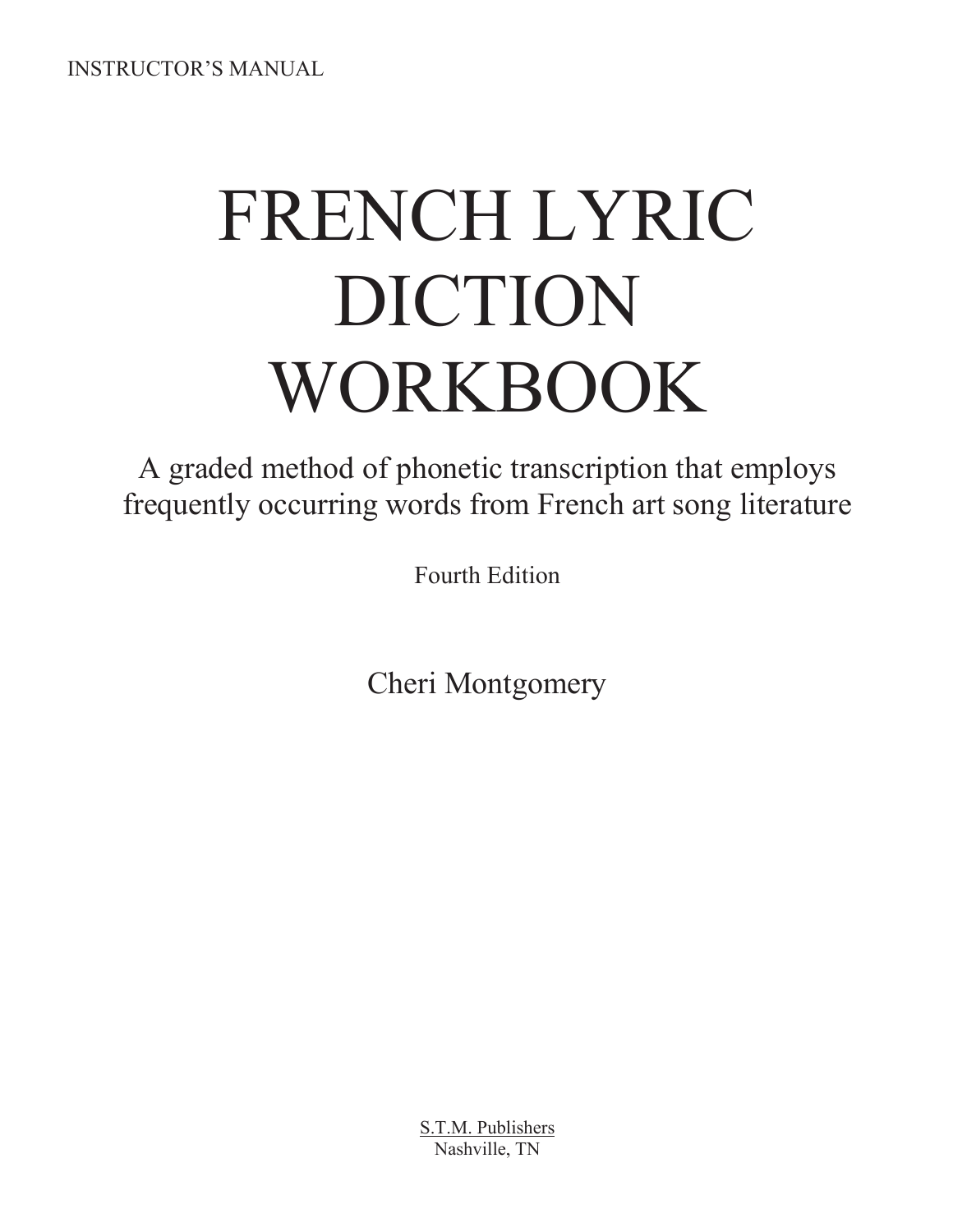#### PREFACE

The *French Lyric Diction Workbook* was created from the lyrics of more than 1,200 art songs. Lyric words were organized in order of frequency of occurrence. The most frequently occurring words are short in length and appear in the enunciation exercises. Other commonly occurring lyric words are introduced in graded order and categorized according to French speech sounds as defined by the International Phonetic Alphabet. A study of articulatory phonetics is provided. It includes consonant and vowel charts for student application and definition of terms.

Consecutive units highlight specified sets of symbols by providing transcribed art songs, enunciation instructions, enunciation exercises, rules for transcription, group assignments, individually assigned word lists, and transcription and singing quizzes. Units progress in cumulative order culminating with exercises that allow students to transcribe and enunciate short phrases from French art song literature.

The fourth edition provides clarified enunciation instructions, newly edited English translations, and transcribed art songs and phrases that contain a frequent occurrence of the highlighted sounds. These enhancements allow the instructor to emphasize the sung application of accurate transcription.

Proficiency of memorized rules is assessed through in-class enunciation of assigned word lists. This course challenges students to become familiar with the many spellings of the French language and the corresponding IPA transcriptions. Additional space is provided for the entire class to fill in IPA symbols during individual evaluation.

This text would not be possible without the generous help of many individuals. I am grateful to be a part of the voice faculty at Vanderbilt's Blair School of Music. This gift has given me the opportunity to work with a number of fine young singers. Our diction students' input and their willingness to be the test group prior to publication is a vital part of the developmental process. Cecile Moreau is the French language and translation editor for this edition. Her hours of work in finalizing the text are much appreciated.

The *Lyric Diction Workbook Series* was created to make the lyric languages accessible to singers. Familiarity is gained as numerous words are encountered. The format makes grading easier for instructors. Accurate transcription and proficiency of memorized rules is assessed through in-class enunciation. The *French Lyric Diction Workbook* organizes the many rules of the French language and offers an incremental study using a basic lyric vocabulary.

Cheri Montgomery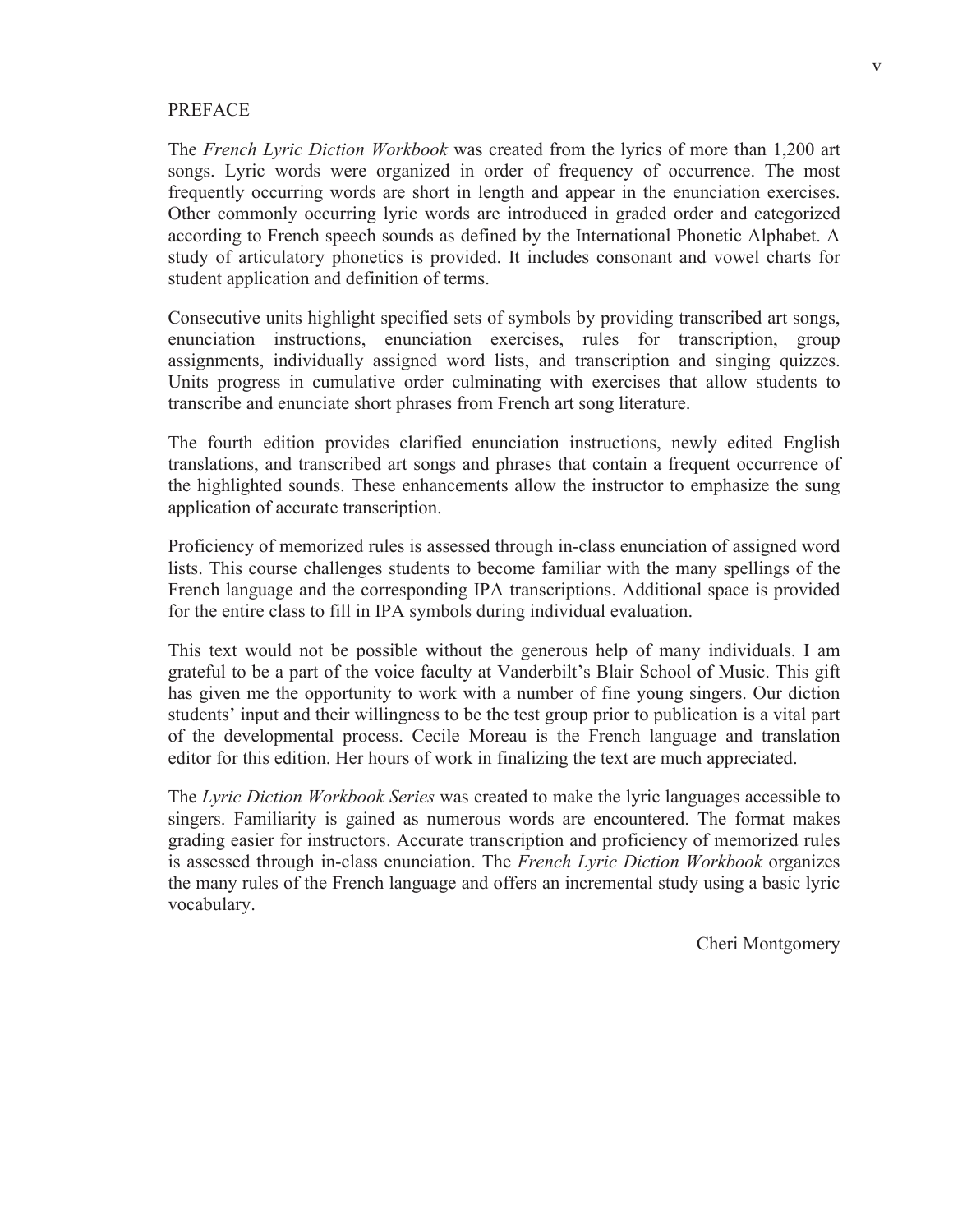## TABLE OF CONTENTS

| Unit           | Topic                                                              | <b>Section</b>                                                                                                                                                       | Page                                                                           |
|----------------|--------------------------------------------------------------------|----------------------------------------------------------------------------------------------------------------------------------------------------------------------|--------------------------------------------------------------------------------|
| $\mathbf{1}$   | Introduction to Frequently Occurring<br>Words from Art Song Lyrics | Terms<br>Pronunciation guide<br>Classification of symbols<br>Application of rules<br>Individual exercises<br>Singing quiz<br>Answer key                              | $\overline{c}$<br>$\begin{array}{c} 3 \\ 6 \\ 7 \end{array}$<br>8<br>14<br>272 |
| $\overline{2}$ | Closed front vowel [i] and<br>the [j] glide                        | Listening assignment<br><b>Enunciation</b> exercises<br>Rules for transcription<br>Application of rules<br>Individual exercises<br>Singing quiz<br>Answer key        | 16<br>17<br>18<br>19<br>20<br>26<br>273                                        |
| 3              | Closed front vowel [e]                                             | Listening assignment<br><b>Enunciation</b> exercises<br>Rules for transcription<br>Application of rules<br>Individual exercises<br>Singing quiz<br>Answer key        | 28<br>29<br>30<br>31<br>32<br>38<br>275                                        |
| 4              | Open front vowel $\lceil \varepsilon \rceil$                       | Listening assignment<br><b>Enunciation</b> exercises<br>Rules for transcription<br>Application of rules<br>Individual exercises<br>Singing quiz<br>Answer key        | 40<br>41<br>42<br>43<br>44<br>50<br>277                                        |
| 5              | Bright vowel [a]                                                   | Listening assignment<br><b>Enunciation exercises</b><br>Rules for transcription<br>Application of rules<br>Individual exercises<br>Quiz: Units $1 - 5$<br>Answer key | 52<br>53<br>54<br>55<br>56<br>62<br>280                                        |
| 6              | Dark vowel [a]                                                     | Listening assignment<br><b>Enunciation</b> exercises<br>Rules for transcription<br>Application of rules<br>Individual exercises<br>Singing quiz<br>Answer key        | 64<br>65<br>66<br>67<br>68<br>74<br>283                                        |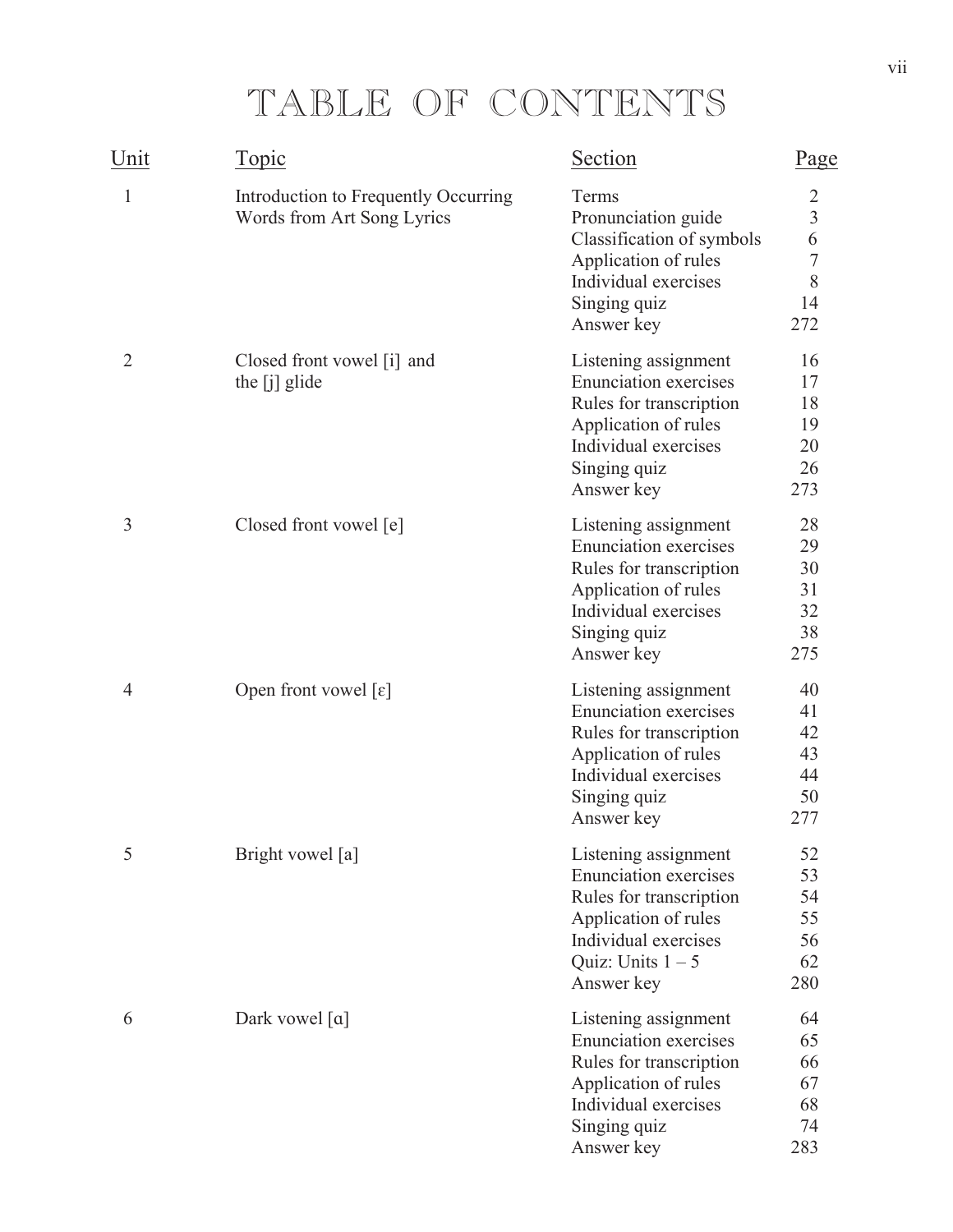| Unit | <u>Topic</u>                                   | Section                                                                                                                                                                                                   | Page                                                        |
|------|------------------------------------------------|-----------------------------------------------------------------------------------------------------------------------------------------------------------------------------------------------------------|-------------------------------------------------------------|
| 7    | Open back vowel [o], consonants                | Listening assignment<br><b>Enunciation</b> exercises<br>Rules for transcription<br>Application of rules<br>Individual exercises<br>Answer key                                                             | 76<br>77<br>78<br>80<br>81<br>285                           |
| 8    | Closed back vowel [0]                          | Listening assignment<br><b>Enunciation</b> exercises<br>Rules for transcription<br>Application of rules<br>Individual exercises<br>Singing quiz<br>Answer key                                             | 88<br>89<br>90<br>91<br>92<br>98<br>288                     |
| 9    | Closed back vowel [u]                          | Listening assignment<br><b>Enunciation</b> exercises<br>Rules for transcription<br>Application of rules<br>Individual exercises<br>Singing quiz<br>Review: Units $2-9$<br>Quiz: Units $2-9$<br>Answer key | 100<br>101<br>102<br>102<br>103<br>109<br>110<br>116<br>290 |
| 10   | Closed mixed vowel [y]                         | Listening assignment<br><b>Enunciation</b> exercises<br>Rules for transcription<br>Application of rules<br>Individual exercises<br>Answer key                                                             | 118<br>119<br>120<br>120<br>121<br>298                      |
| 11   | Closed mixed vowel $\lceil \varnothing \rceil$ | Listening assignment<br><b>Enunciation</b> exercises<br>Rules for transcription<br>Application of rules<br>Individual exercises<br>Singing quiz<br>Answer key                                             | 128<br>129<br>130<br>131<br>132<br>138<br>301               |
| 12   | Open mixed vowel $[\alpha]$                    | Listening assignment<br><b>Enunciation</b> exercises<br>Rules for transcription<br>Application of rules<br>Individual exercises<br>Quiz: Units $2 - 12$<br>Answer key                                     | 140<br>141<br>142<br>143<br>144<br>150<br>303               |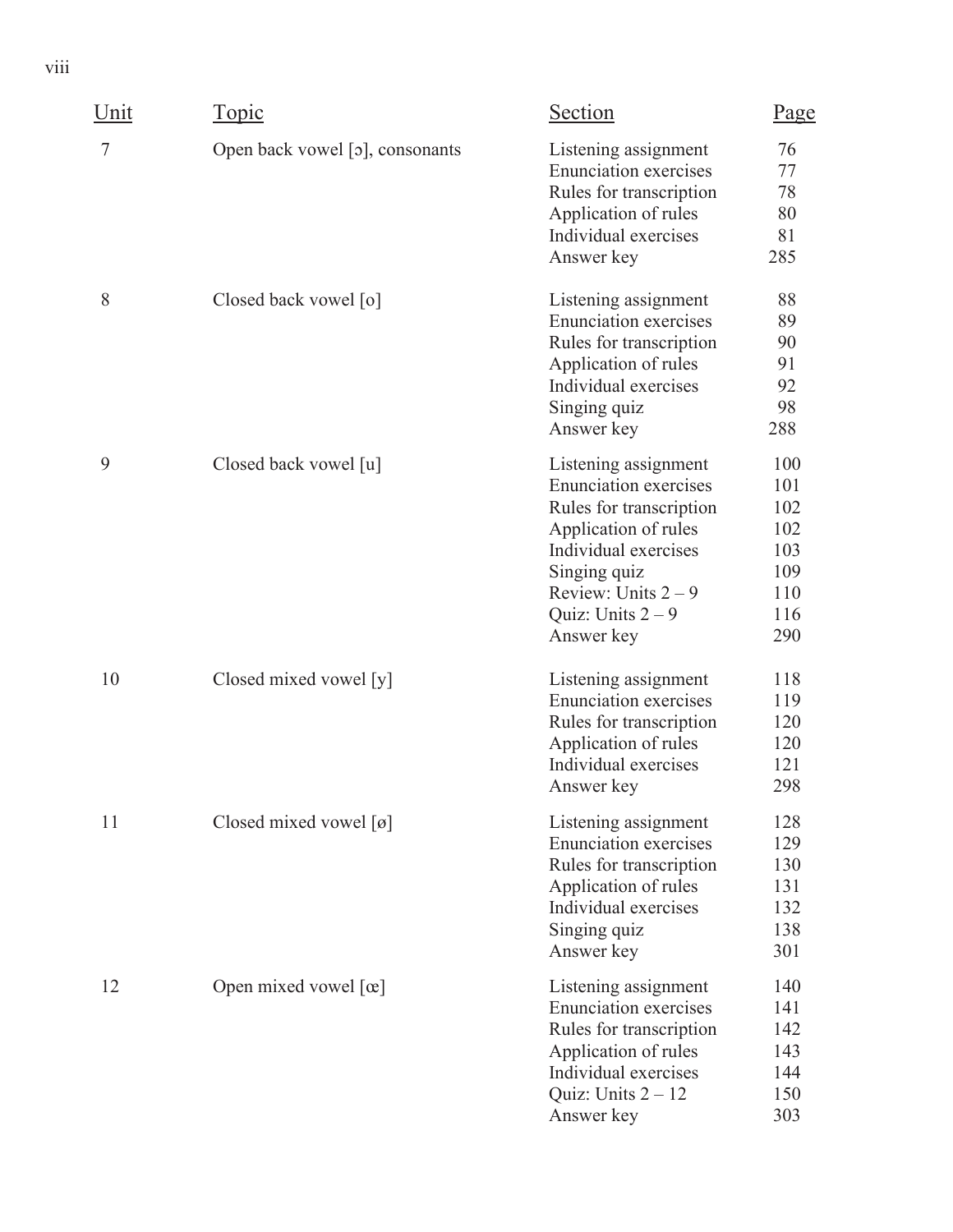| Unit | <b>Topic</b>                                         | Section                                                                                                                                                                | Page                                          |
|------|------------------------------------------------------|------------------------------------------------------------------------------------------------------------------------------------------------------------------------|-----------------------------------------------|
| 13   | Schwa [ə]                                            | Listening assignment<br><b>Enunciation exercises</b><br>Rules for transcription<br>Application of rules<br>Individual exercises<br>Singing quiz<br>Answer key          | 152<br>153<br>154<br>155<br>156<br>162<br>308 |
| 14   | Dark nasal vowel [ $\tilde{a}$ ]                     | Listening assignment<br><b>Enunciation</b> exercises<br>Rules for transcription<br>Application of rules<br>Individual exercises<br>Singing quiz<br>Answer key          | 164<br>165<br>166<br>167<br>168<br>174<br>310 |
| 15   | Closed back nasal vowel [õ]                          | Listening assignment<br><b>Enunciation</b> exercises<br>Rules for transcription<br>Application of rules<br>Individual exercises<br>Answer key                          | 176<br>177<br>178<br>178<br>179<br>314        |
| 16   | Open front nasal vowel [ $\tilde{\epsilon}$ ]        | Listening assignment<br><b>Enunciation exercises</b><br>Rules for transcription<br>Application of rules<br>Individual exercises<br>Singing quiz<br>Answer key          | 186<br>187<br>188<br>189<br>190<br>196<br>317 |
| 17   | Open mixed nasal vowel $\left[\tilde{\alpha}\right]$ | Listening assignment<br><b>Enunciation exercises</b><br>Rules for transcription<br>Application of rules<br>Individual exercises<br>Quiz: Units $13 - 17$<br>Answer key | 198<br>199<br>200<br>201<br>202<br>208<br>321 |
| 18   | Semiconsonants [j], [w] and [q]                      | Listening assignment<br><b>Enunciation</b> exercises<br>Rules for transcription<br>Application of rules<br>Individual exercises<br>Singing quiz<br>Answer key          | 210<br>211<br>212<br>213<br>214<br>220<br>325 |
| 19   | Consonants                                           | Listening assignment<br><b>Enunciation</b> exercises<br>Rules for transcription<br>Application of rules<br>Individual exercises<br>Answer key                          | 222<br>223<br>225<br>226<br>227<br>328        |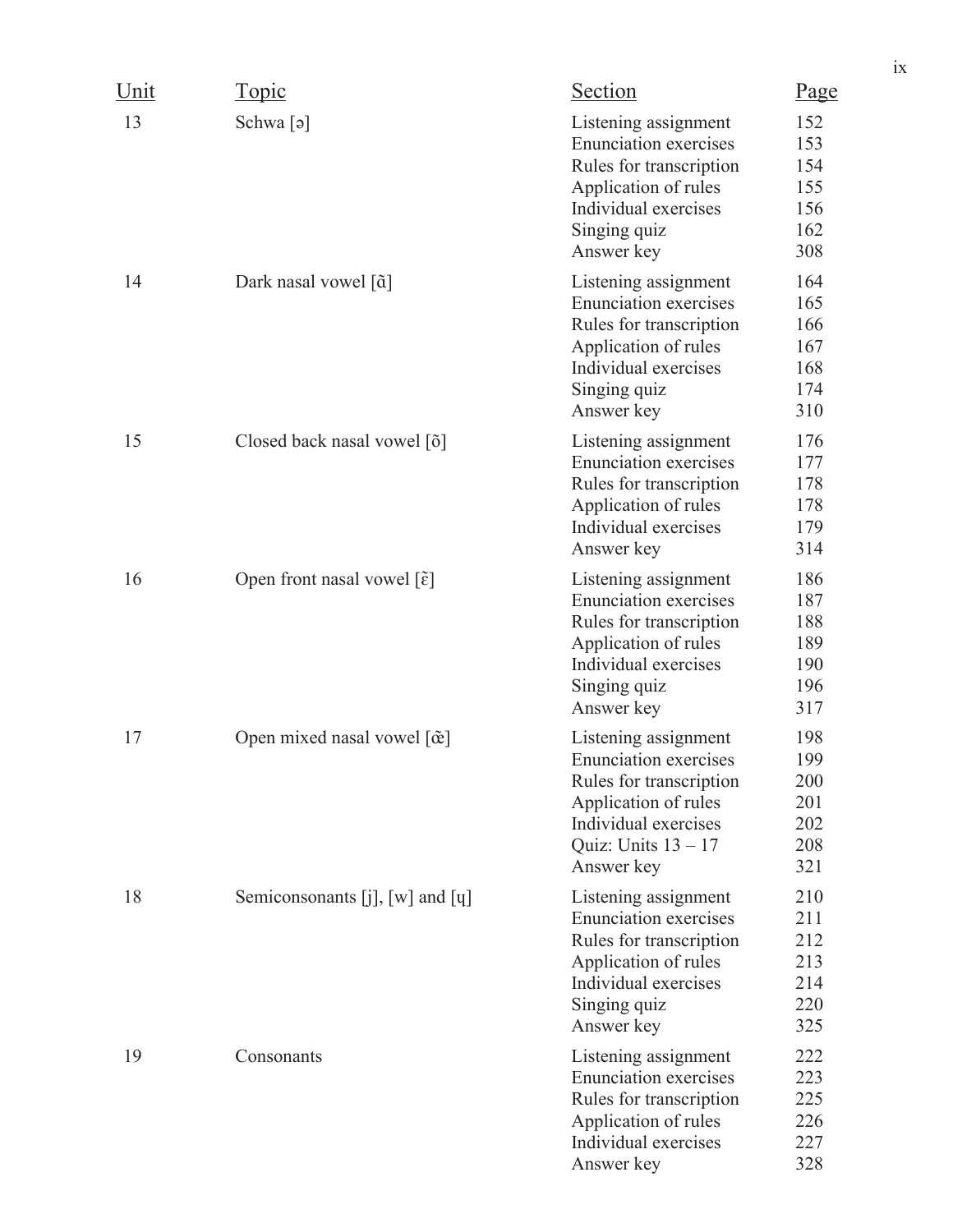| Unit | Topic                            | Section                                                                                                                               | Page                                   |
|------|----------------------------------|---------------------------------------------------------------------------------------------------------------------------------------|----------------------------------------|
| 20   | Liaison and Elision              | Listening assignment<br>Rules for transcription<br>Application of rules<br>Individual exercises<br>Answer key                         | 234<br>235<br>236<br>237<br>332        |
| 21   | Forbidden and Compulsory Liaison | Listening assignment<br>Rules for transcription<br>Application of rules<br>Individual exercises<br>Quiz: Units $2 - 21$<br>Answer key | 250<br>251<br>252<br>253<br>265<br>335 |
|      | French Vowel Chart               |                                                                                                                                       | 268                                    |
|      | <b>Summary of Rules</b>          |                                                                                                                                       | 270                                    |
|      | Bibliography                     |                                                                                                                                       | 346                                    |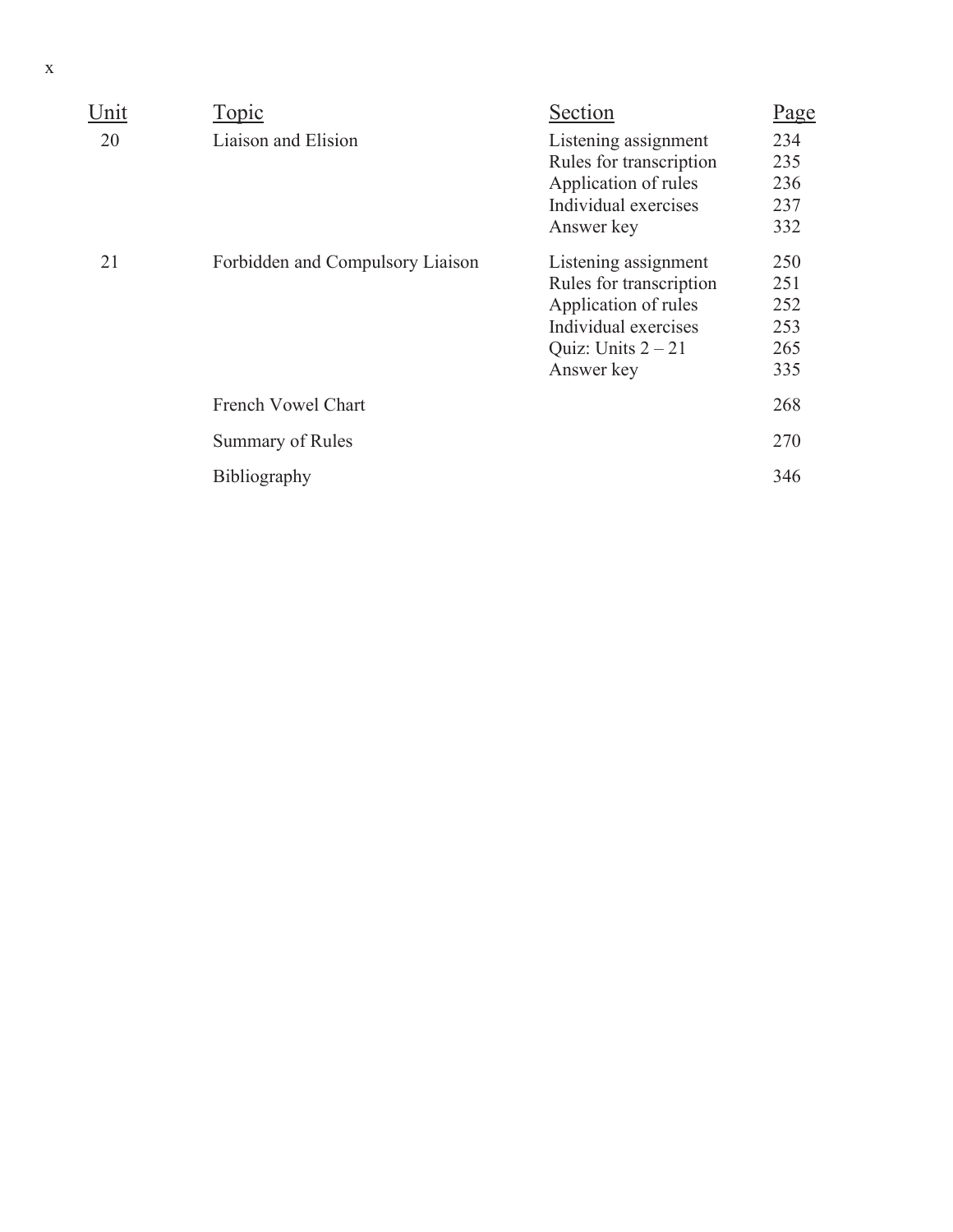## UNIT 2:

## Closed front [i] and the [j] glide

| <b>TOPIC</b>                 | PAGE |
|------------------------------|------|
| Listening assignment         | 16   |
| <b>Enunciation exercises</b> | 17   |
| Rules for transcription      | 18   |
| Application of rules         | 19   |
| Individual exercises         | 20   |
| Singing quiz                 | 26   |
| Answer key                   | 273  |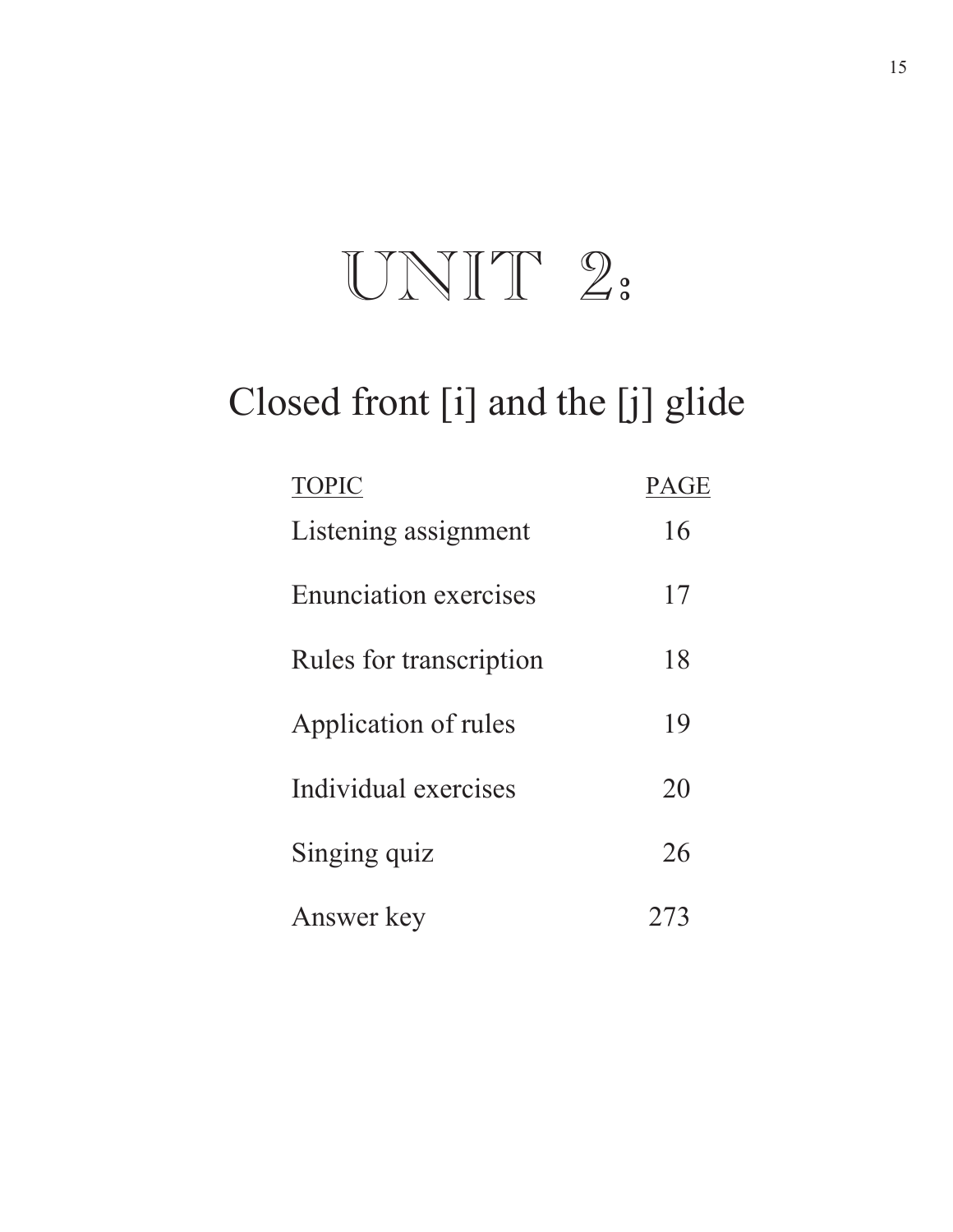#### Art songs with a frequent occurrence of closed front [i] and the [j] glide

Provide English translations diagonally above the French text. See pages 384 and 444 of *Exploring Art Song Lyrics* by Jonathan Retzlaff and Cheri Montgomery (Oxford University Press, New York 2012).

Gabriel Fauré (1845-1924) **Arpège**, op. 76 no. 2 Albert Victor Samain (1858–1900)

 L'âme d'une flûte soupire [ lamə dynə flytə supirə ]

 Au fond du parc mélodieux; [ o fõ dy park melodiø ]

 Limpide est l'ombre où l'on respire [ lɛ̃p**i**d ε lõbr u lõ respirə ]

 Ton poème silencieux.  $[$  tõ pɔɛmə s**i**lɑ̃s**i**ø ]

 Nuit de langueur, nuit de mensonge,  $[$  ny**i** də lãgœr ny**i** də mãsõzə ]

 Qui poses, d'un geste ondoyant,  $[$  k**i** pozə d $\tilde{\textbf{e}}$  ʒɛst õdwa**j** $\tilde{\textbf{a}}$   $]$ 

 Dans ta chevelure de songe [ dã ta ∫əvəlyrə də sõʒə ]

 La lune, bijou d'Orient. [ la lynԥ b**i**ݤu dݐܧ**i**ܤѺ ]

 Sylva, Sylvie et Sylvanire, [ s**i**lva s**i**lv**i** e s**i**lvan**i**ݐԥ ]

 Belles au regard bleu changeant, [ bɛlə o ɾəgaɾ blø ʃɑ̃ʒɑ̃ ]

 L'étoile aux fontaines se mire, [ letwal o fõtena sa mira ]

 Allez par les sentiers d'argent,  $[$  ale par l $\varepsilon$  sãt**j**e dar $\zeta$ ã  $]$ 

 Allez vite, l'heure est si brève, [ ale vita lœr  $\varepsilon$  si breva ]

 Cueillir au jardin des aveux,  $[$  kœ**ji**r o ʒardɛ̃ dɛz avø ]

 Les cœurs qui se meurent du rêve [ lܭ kœݐ k**i** sԥ mœݐԥ dy ܭݐvԥ ]

 De mourir parmi vos cheveux! [ də murir parmi vo føvø ]

Ernest Chausson (1855-1899) **Le colibri**, op. 2 no. 7 Leconte de Lisle (1818–1894)

 Le vert colibri, le roi des collines, [ lạ ver kolibri lạ rwa de kolina ]

 Voyant la rosée et le soleil clair  $[$  vwa**j** $\tilde{a}$  la roze e lə səlɛ**j** klɛɾ ]

 Luire dans son nid tissé d'herbes fines, [ lܷ**i**ݐԥ dܤѺ sõ n**i** t**i**se dݐܭbԥ f**i**nԥ ]

 Comme un frais rayon s'échappe dans l'air.  $[$  kɔm  $\tilde{\mathbf{\alpha}}$  fɾɛ ɾɛ**j**õ seʃapə d $\tilde{\mathbf{a}}$  lɛɾ ]

 Il se hâte et vole aux sources voisines, [ **i**l so at e vol o surso vwazino ]

 Où les bambous font le bruit de la mer, [ u lܭ bܤѺ bu fõ lԥ bݐܷ**i** dԥ la mݐܭ [

 Où l'açoka rouge aux odeurs divines [ u lasoka ruz oz odœr divina ]

 S'ouvre et porte au cœur un humide éclair.  $[$  suvr e port o kœr œ̃n ym**i**d ekler  $]$ 

 Vers la fleur dorée, il descend, se pose,  $[$  vɛɾ la flœɾ dɔɾe **i**l desɑ̃ sə pozə ]

 Et boit tant d'amour dans la coupe rose, [ e bwa tɑ̃ damuɾ dɑ̃ la kupə ɾozə ]

 Qu'il meurt, ne sachant s'il l'a pu tarir!  $[kil \text{ more no } \text{safe} \text{ will la py } \text{tar} \text{!})$ 

 Sur ta lèvre pure, ô ma bien-aimée, [ syr ta lɛvrə pyrə o ma bjɛ̃n (e)meə ]

 Telle aussi mon âme eut voulu mourir, [ tɛl os**i** mõn am y vuly murir ]

 Du premier baiser qui l'a parfumée. [ dy pramje b(e)ze ki la parfymea ]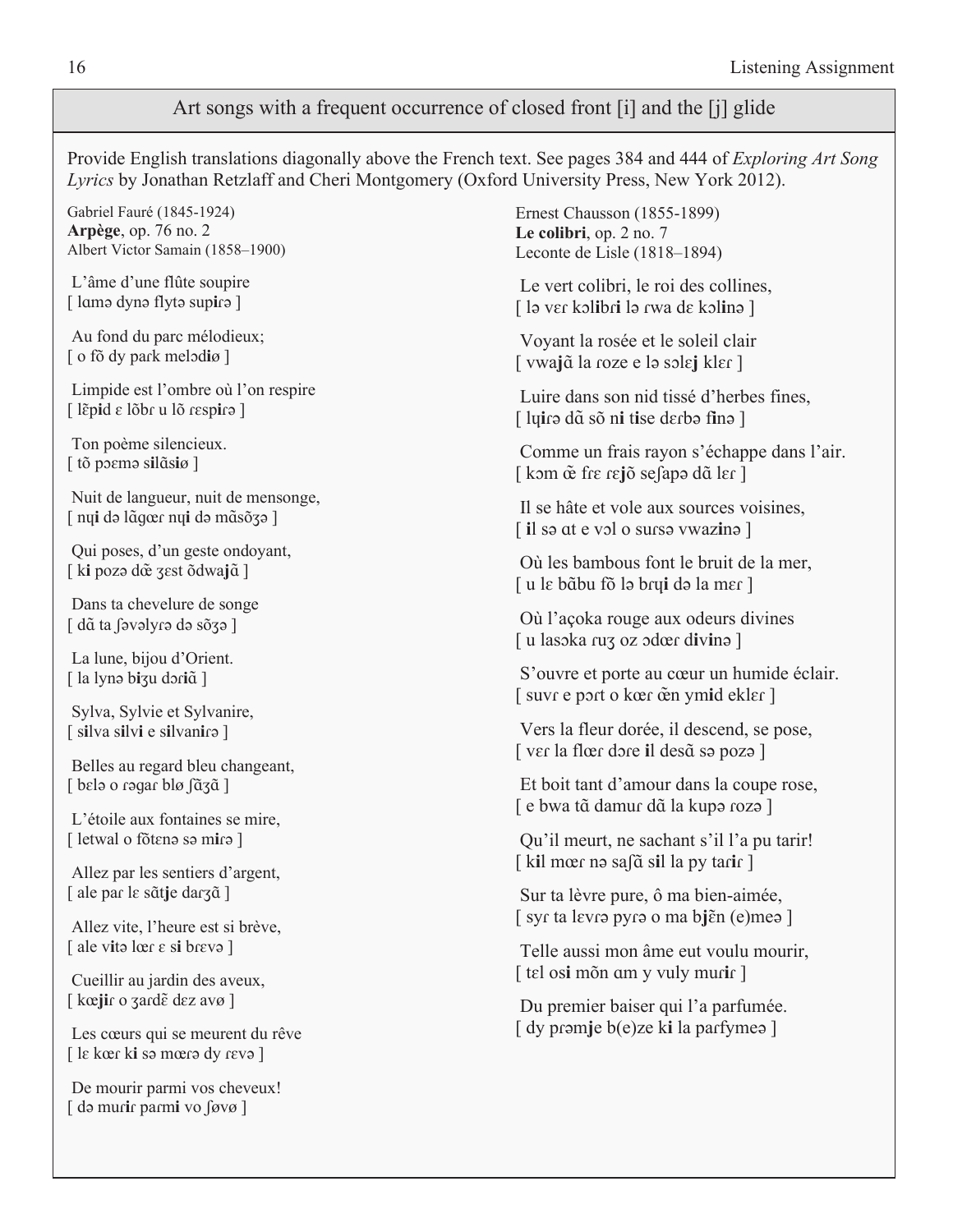#### UNIT 2: Closed front [i] and the [j] glide Guidelines for Enunciation Front vowels

The term *front vowel* refers to tongue arch. Closed front [i] maintains the most forward arch of the tongue (the degree of fronting is almost as forward as an Italian *gli* formation). The tongue arch for [i] and [e] is virtually the same. Open front  $[\varepsilon]$  maintains a progressively taller space between the articulators. In speech, front vowels are enunciated with the lips spread. There is less resonance in the speaker's formation. The singer must learn to release the jaw and form front vowels with the tongue arch. Front vowels are also called tongue vowels.

### Closed front [i]

**Enunciation:** Find the space of *ah*. The tongue tip touches the lower front teeth, the front of the tongue arches *far* forward, and the sides of the tongue contact the length of the upper molars (to the eye teeth). Raise the soft palate and direct vocalized tone toward the upper front teeth.

**Warning:** Form [i] with the arch of the tongue (*not* by spreading the lips). Do not replace [i] with [ܼ]. Avoid the medial placement of English [i]. Do not mask the brilliance of [i] by making it dark or covered. Avoid a nasalized tone. Maintain an unaltered vowel formation throughout vocalization. Do not weaken the clarity of [i] in unstressed syllables. Do not articulate a glottal stop before initial [i].

The [j] glide and the [y] glide See enunciation instructions for semiconsonants on page 211.

Enunciate the following frequently occurring lyric words that contain [i]:

| 1.  | qui                       | (who, which) | bruit                     | (noise)        | ville           | (city)          |
|-----|---------------------------|--------------|---------------------------|----------------|-----------------|-----------------|
|     | [k]                       |              | [brui]                    |                | $[\text{vilo}]$ |                 |
| 2.  | il                        | (he, it)     | voici                     | (here)         | ami             | (friend)        |
|     | $\lceil$ il]              |              | [vwasi]                   |                | [ami]           |                 |
| 3.  | si                        | (i f)        | ${\bf y}$                 | (there)        | pris            | (taken)         |
|     | $[s_i]$                   |              | [i]                       |                | [pri]           |                 |
| 4.  | nuit                      | (night)      | parmi                     | (among)        | ici             | (here)          |
|     | [nq]                      |              | [parmi]                   |                | [isi]           |                 |
| 5.  | lui                       | (him)        | dire                      | (to say)       | pitié           | (pity)          |
|     | [1q]                      |              | [ <i>circle</i> ]         |                | [pitje]         |                 |
| 6.  | qu'il                     | (that he/it) | pays                      | (country)      | mille           | (thousand)      |
|     | [kil]                     |              | [pei]                     |                | [mil]           |                 |
| 7.  | vie                       | (life)       | brise                     | (breeze)       | filles          | (girls)         |
|     | $\lceil vi \rceil$        |              | $[\text{briza}]$          |                | [fig]           |                 |
| 8.  | suis                      | (am)         | fils                      | $(\text{son})$ | <b>lys</b>      | $\text{(lily)}$ |
|     | [sq]                      |              | $[$ fis $]$               |                | $[$ lis $]$     |                 |
| 9.  | dit                       | (say)        | vivre                     | (to live)      | brille          | (shines)        |
|     | $\lceil \text{di} \rceil$ |              | $[$ caviv $]$             |                | [brija]         |                 |
| 10. | ni                        | (nor)        | depuis                    | (since)        | soupir          | (sigh)          |
|     | $\lceil \text{ni} \rceil$ |              | $[$ dəp $[$               |                | [supir]         |                 |
| 11. | puis                      | (then)       | oui                       | (yes)          | musique         | (music)         |
|     | [pq]                      |              | $\lceil \text{wi} \rceil$ |                | [myzikə]        |                 |
| 12. | triste                    | (sad)        | vite                      | (fast)         | ruisseau        | (brook)         |
|     | [trista]                  |              | $[\text{vita}]$           |                | [ruiso]         |                 |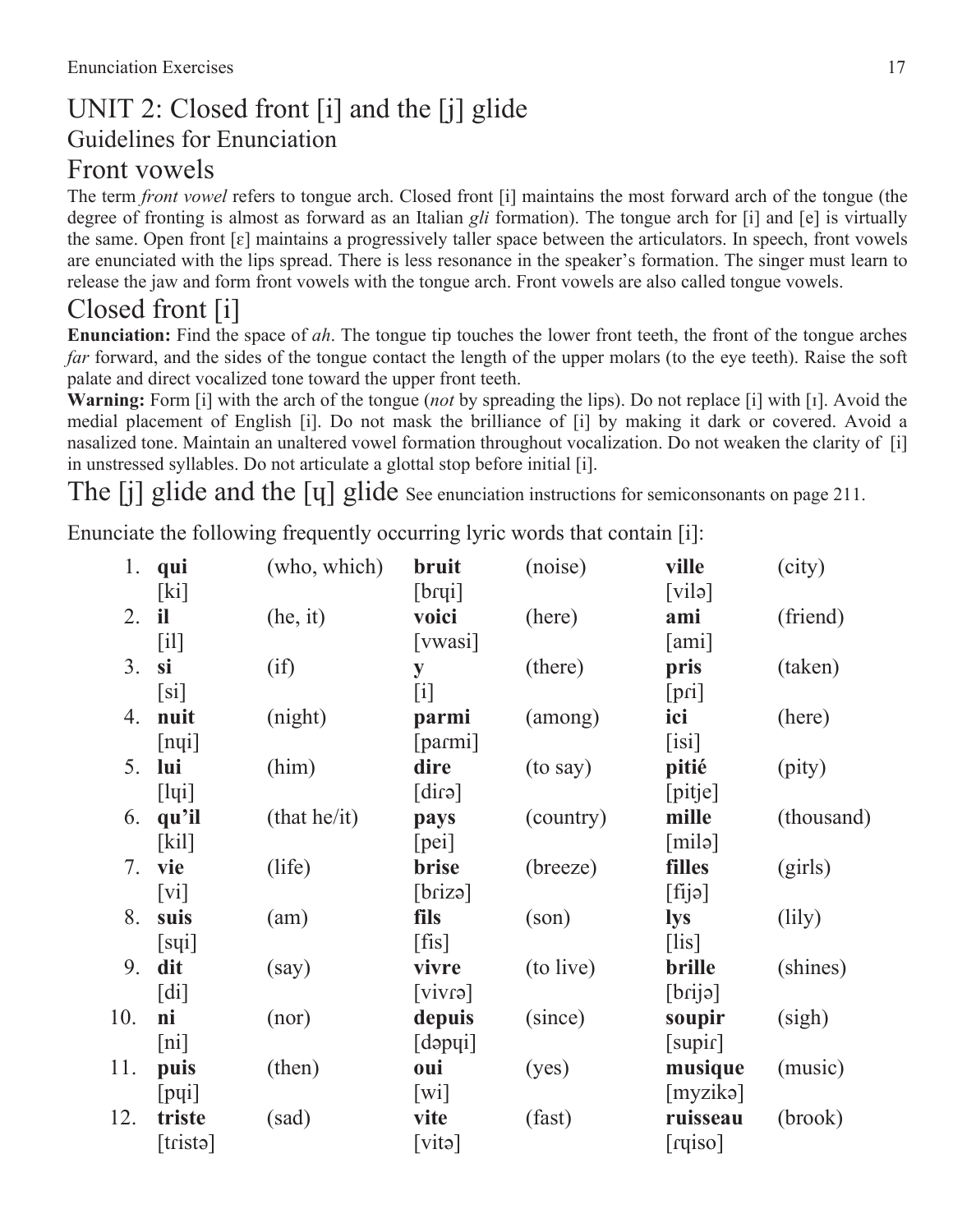## RULES FOR TRANSCRIPTION

## CLOSED FRONT VOWEL

\*Single *i, y, î: triste* [tristə] *lys* [lis] *île* [ilə] (except when nasalized)

 $\lceil i \rceil$ 

In hiatus Vowel +  $\ddot{i}$ : *naïf* [naif]

Final *-ie*: *amie* [ami] *vie* [vi]

## SEMICONSONANTS

[j] Spelling *i, y, ï* + vowel: *ciel* [sjɛl] *yeux* [jø] *glaïeuls* [glajœl] (Syllabified [j]: a *j* glide is pronounced as an [i] when set on a separate note)

# $\lceil$   $q$ i]

Spelling  $u + i$ : *nuit* [nui]

\* A single vowel is one vowel that stands between consonants, an initial vowel followed by a consonant, or a final vowel preceded by a consonant: *dit, il, si*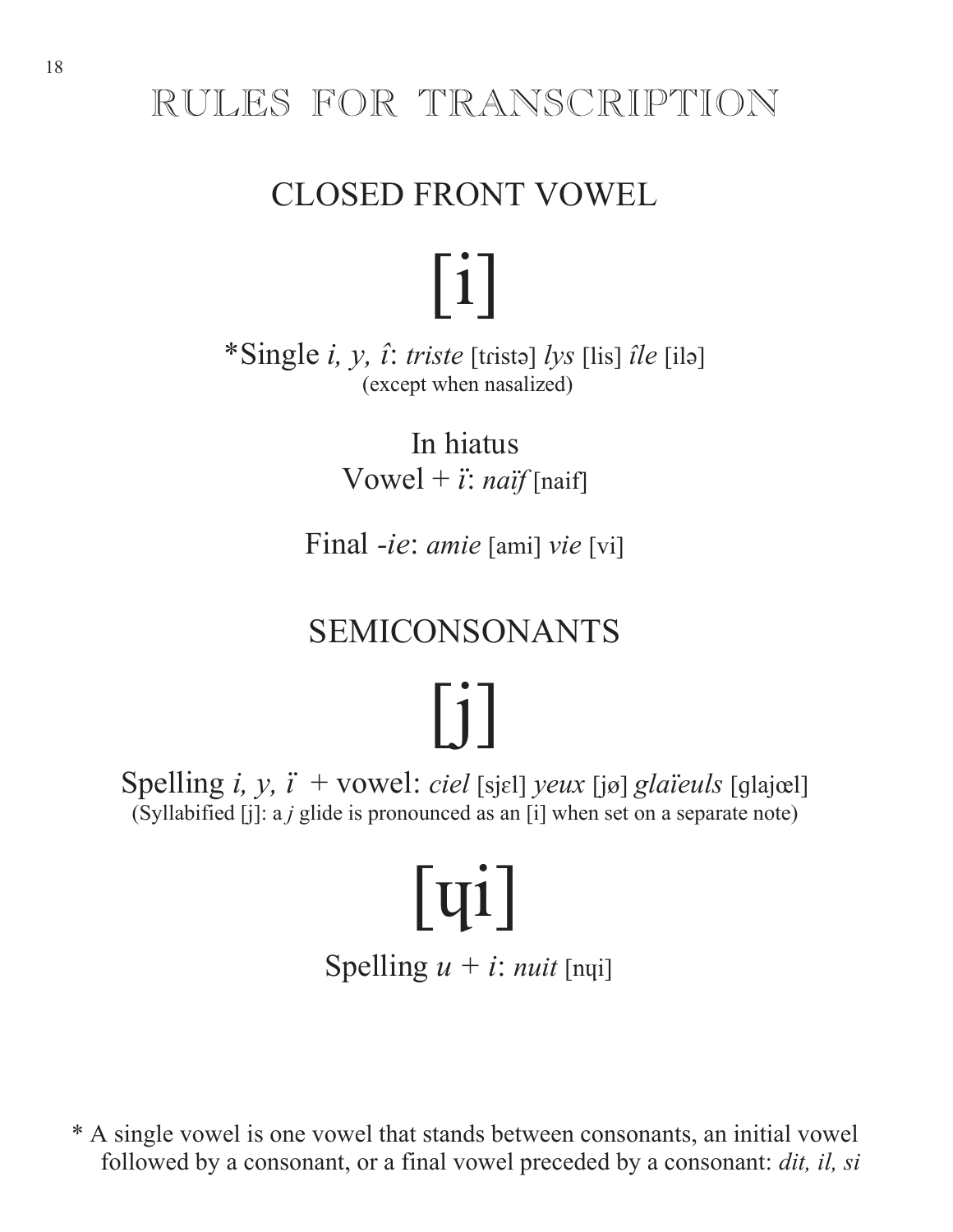CLASSWORK #2: Closed front [i] and the [j] glide

Indicate [i] or [j] within the IPA:

| 1. | aile<br>$\lbrack \varepsilon \underline{\hspace{0.2cm}}$ $\vert \varepsilon \vert$ | (wing)                   |     | 10. luire<br>$[\text{er}$                   | (to shine) |
|----|------------------------------------------------------------------------------------|--------------------------|-----|---------------------------------------------|------------|
| 2. | naïves<br>$[na$ və                                                                 | (naive)                  |     | 11. violette<br>$[v_0]$                     | (violet)   |
| 3. | sentiers<br>$[s\tilde{a}t_e]$                                                      | (paths)                  |     | 12. zéphyrs<br>$\lceil \text{zef}_r \rceil$ | (zephyrs)  |
| 4. | Lydie<br>$\begin{bmatrix} 1 & d \end{bmatrix}$                                     | (Lydie)                  | 13. | paraît<br>$\lceil \text{pare} \rceil$       | (appears)  |
| 5. | rois<br>$\lceil \text{rwa} \rceil$                                                 | (kings)                  | 14. | mystérieuses (mysterious)<br>$[m_sterjøzə]$ |            |
| 6. | chevalier<br>$\left[\left\lceil \text{eval}_e \right\rceil \right]$                | (knight)                 |     | 15. choisie<br>$\left[\text{fwaz}\right]$   | (chosen)   |
| 7. | hivers<br>$\lceil \sqrt{2V} \rceil$                                                | (winters)                |     | 16. dormir<br>$\lceil$ mcb]                 | (to sleep) |
| 8. | fleuri<br>$\lceil \text{flær} \rceil$                                              | (flowering) 17. vraiment |     | $[vr\varepsilon_m\tilde{m}\tilde{a}]$       | (truly)    |
| 9. | île<br> e                                                                          | (island)                 |     |                                             |            |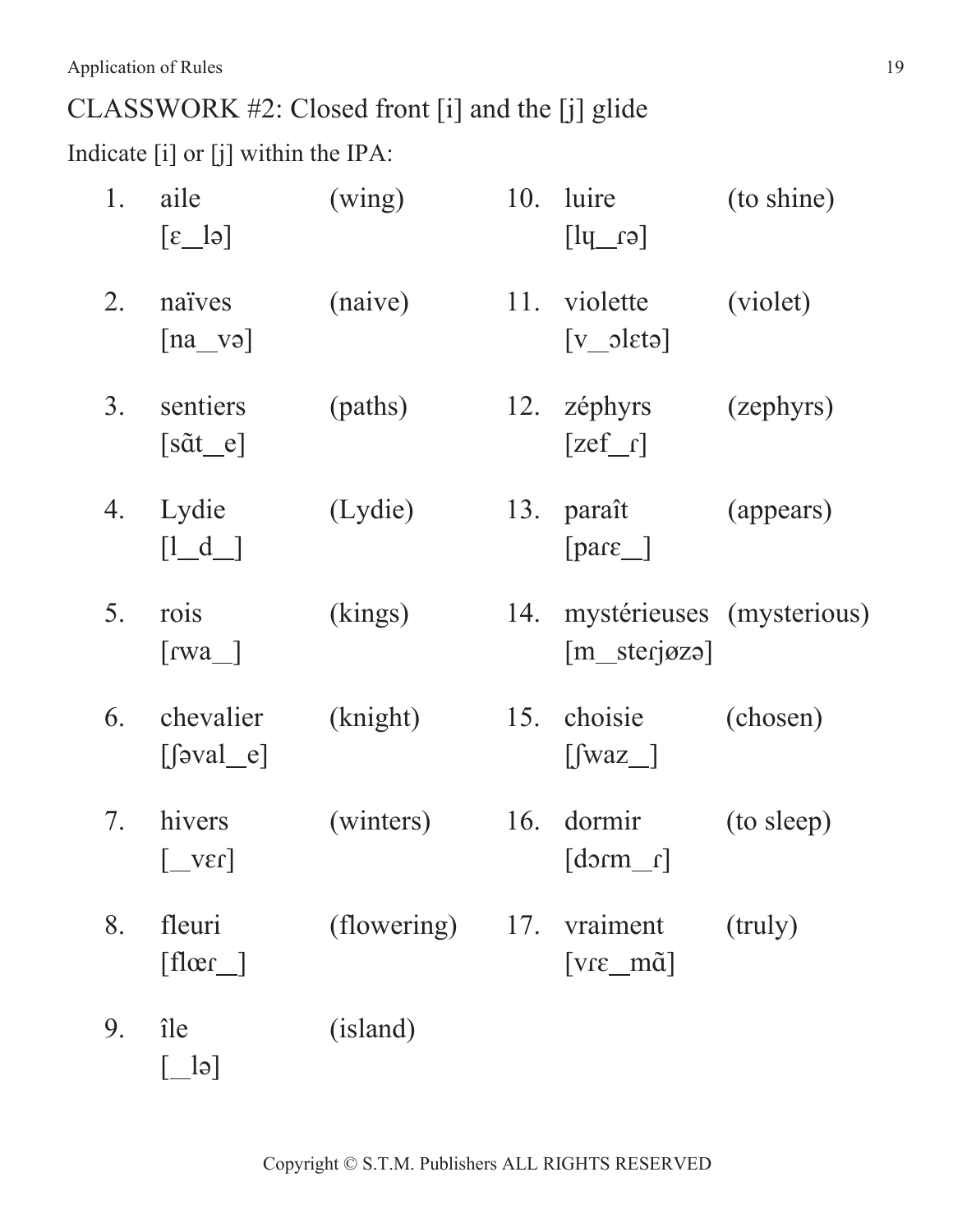#### WORKSHEET #2: Closed front [i] and the [j] glide Indicate [i] or [j] within the IPA:

| #1 | #2                                           |                        |                                           |              |
|----|----------------------------------------------|------------------------|-------------------------------------------|--------------|
|    | ciel                                         | $\left($ sky $\right)$ | viens                                     | (come)       |
|    | $[s$ $\varepsilon$ <sup>1</sup> ]            |                        | $[v_{\text{r}}\tilde{\epsilon}]$          |              |
|    | j'ai                                         | (I have)               | †haïr                                     | (to hate)    |
|    | $[3e_$                                       |                        | $[a_1]$                                   |              |
|    | île                                          | (island)               | baiser                                    | (to kiss)    |
|    | $\begin{bmatrix} \boxed{-} \\ \end{bmatrix}$ |                        | $[be\_ze]$                                |              |
|    | puis                                         | (then)                 | gîtes                                     | (lodgings)   |
|    | [pq                                          |                        | $[3$ tə]                                  |              |
|    | pourquoi                                     | (why)                  | voir                                      | (to see)     |
|    | $[puckwa_$                                   |                        | $[vwa_r]$                                 |              |
|    | lyre                                         | (lyre)                 | mis                                       | (put)        |
|    | $[\epsilon_1$ [ $]$ ]                        |                        | $\lceil m \rfloor$                        |              |
|    | maître                                       | (master)               | tristesse                                 | (sadness)    |
|    | $[\text{enz\_tra}]$                          |                        | $[tr\_stess]$                             |              |
|    | fidèle                                       | (faithful)             | naître                                    | (to be born) |
|    | $[f_d$ delə]                                 |                        | $[ne\_tr$ a                               |              |
|    | amie                                         | (friend)               | mystère                                   | (mystery)    |
|    | $\lceil am \_$                               |                        | $[m_stero]$                               |              |
|    | immense                                      | (immense)              | maison                                    | (house)      |
|    | $\lceil \text{mm}$ asə                       |                        | $[me_ z\tilde{o}]$                        |              |
|    | seize                                        | (sixteen)              | dieux                                     | (gods)       |
|    | $[sz_za]$                                    |                        | $[d_0]$                                   |              |
|    | l'espoir                                     | (the hope)             | tandis                                    | (while)      |
|    | $[\text{lespwa}_r]$                          |                        | $\lceil \tilde{\text{t\ddot{a}d}} \rceil$ |              |
|    | c'était                                      | (it was)               | folie                                     | (madness)    |
|    | $[set \varepsilon]$                          |                        | $[f \circ l$                              |              |
|    | puissance                                    | (power)                | suivant                                   | (following)  |
|    | $[pq_s\tilde{a}s]$                           |                        | $[sq$ <sub>v</sub> $\tilde{a}]$           |              |
|    | syrinx                                       | (syrinx)               | supplie                                   | (begs)       |
|    | $[s_i$ c $\tilde{g}_i$                       |                        | [sypl                                     |              |
|    | poésie                                       | (poetry)               | myrte                                     | (myrtle)     |
|    | [poez]                                       |                        | $[m_{rt}]$                                |              |
|    | naïf                                         | (naive)                | doit                                      | (must)       |
|    | $[na_f]$                                     |                        | [dwa_                                     |              |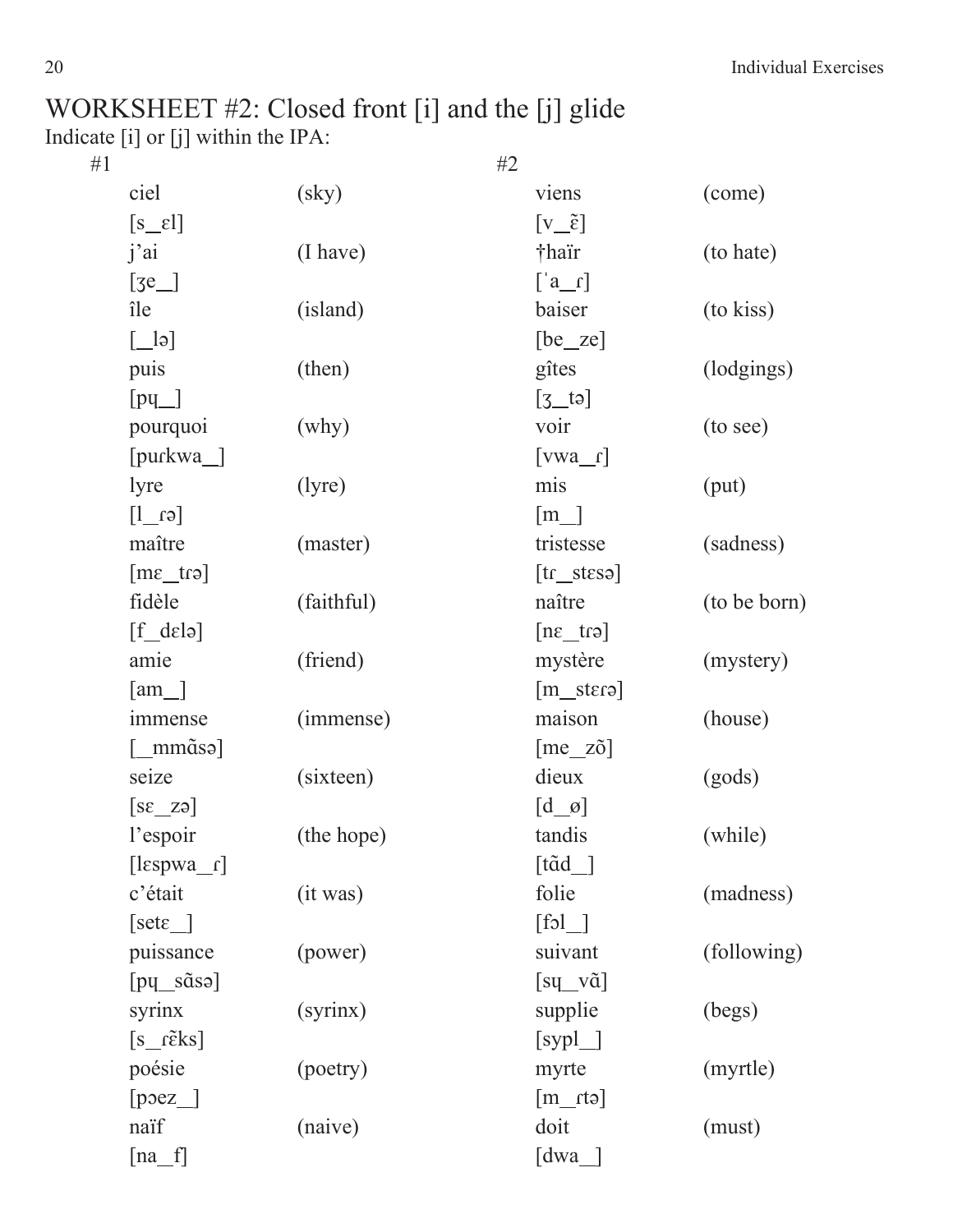#### WORKSHEET #2: Closed front [i] and the [j] glide Indicate [i] or [j] within the IPA:

| #12                                 |              |                                                  |                    |
|-------------------------------------|--------------|--------------------------------------------------|--------------------|
| pieds                               | (feet)       | baisers                                          | (kisses)           |
| $[p_e]$                             |              | $[be\_ze]$                                       |                    |
| haleine                             | (breath)     | naïves                                           | (naive)            |
| $[ale\_ne]$                         |              | $[na$ və]                                        |                    |
| gît                                 | (lies)       | air                                              | (air, appearances) |
| $\begin{bmatrix} 3 \end{bmatrix}$   |              | $\left[\iota_2\right]$                           |                    |
| oiseau                              | (bird)       | pied                                             | (foot)             |
| $[wa_zo]$                           |              | $[p_e]$                                          |                    |
| neige                               | (snow)       | sourit                                           | (smiles)           |
| $[n\varepsilon_3]$                  |              | $\lceil \text{sur} \rfloor$                      |                    |
| Thais                               | (Thaïs)      | voile                                            | (veil)             |
| $[ta_s]$                            |              | $[vwa_l]$                                        |                    |
| l'hiver                             | (the winter) | assîmes                                          | (sat)              |
| $[1 \text{vec}]$                    |              | $[as\_me]$                                       |                    |
| voiles                              | (veils)      | gloire                                           | (glory)            |
| $[vwa_l]$                           |              | $[g]$ wa raj                                     |                    |
| adieux                              | (farewells)  | coursier                                         | (messenger)        |
| $\left[\text{ad}\_\text{\O}\right]$ |              | [kurs_e]                                         |                    |
| fuit                                | (flees)      | visage                                           | (face)             |
| $[\mathrm{f} \mathrm{u}]$           |              | $[v_za33]$                                       |                    |
| soupire                             | (sigh)       | aujourd'hui                                      | (today)            |
| $[\text{euq}]$                      |              | $\sqrt{q}$ ozurdy $\sqrt{q}$                     |                    |
| puissant                            | (powerful)   | chaînes                                          | (chains)           |
| $[pq_s\tilde{a}]$                   |              | $[\text{f}e_n]$                                  |                    |
| connaîtra                           | (will know)  | fui                                              | (fled)             |
| $[kone_{1}]$                        |              | $[\text{fu}]$                                    |                    |
| cygne                               | (swan)       | hymne                                            | (anthem)           |
| $[s$ nə]                            |              | $\lceil$ mnə $\rceil$                            |                    |
| fleurie                             | (flowered)   | affaiblie                                        | (weakened)         |
| [flær]                              |              | $[afebl$ ]                                       |                    |
| génie                               | (genius)     | myrtilles                                        | (blueberries)      |
| $\text{[gen]}$                      |              | $[m_{tilde}]$                                    |                    |
| cyprès                              | (cypress)    | infinie                                          | (infinite)         |
| $[s_p \rightarrow s]$               |              | $[\tilde{\epsilon} \underline{f} \underline{n}]$ |                    |
|                                     |              |                                                  |                    |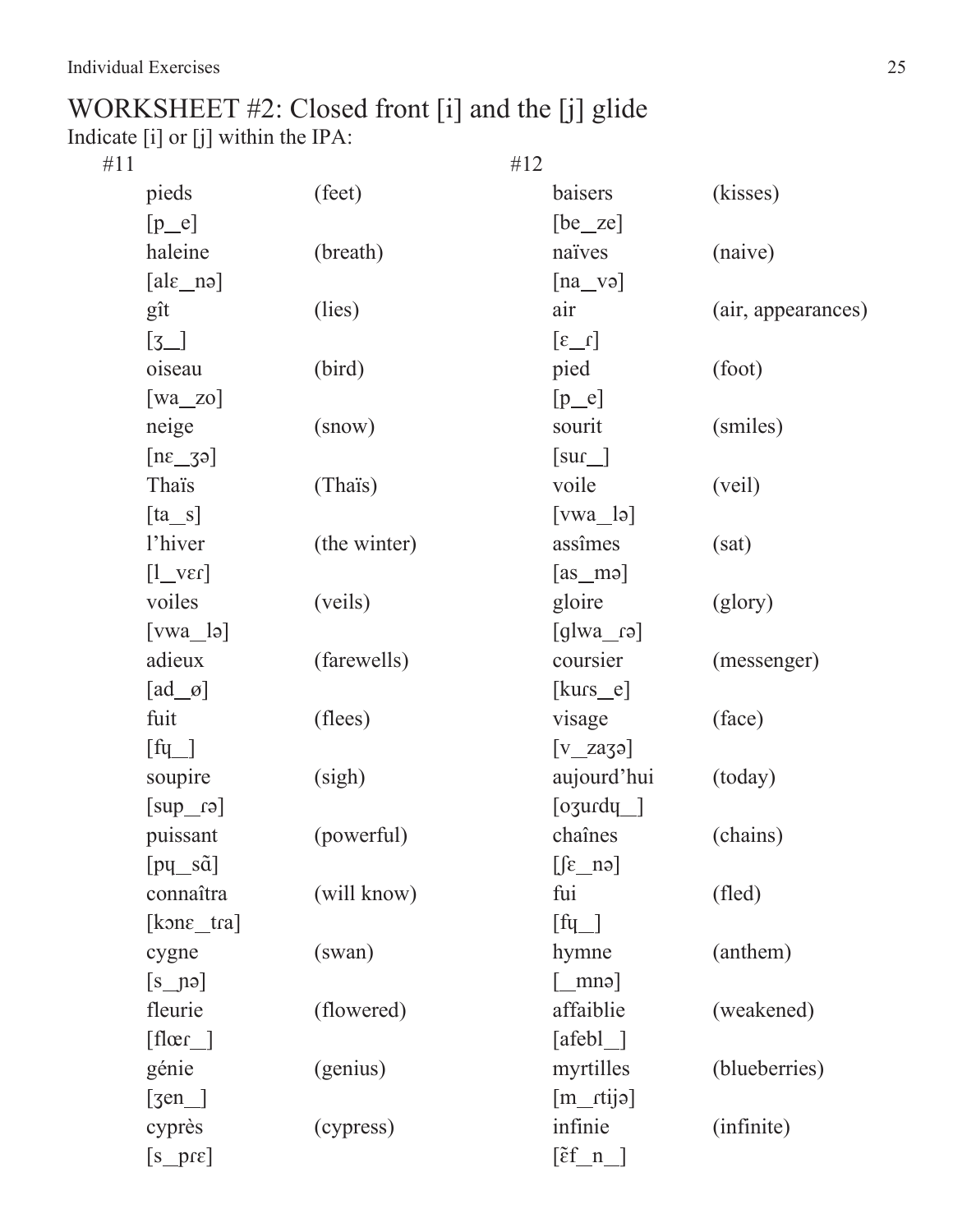Intone the following phrases that contain a frequent occurrence of [i]:

- 1. *Nuit d'étoiles* Banville/Debussy *sad lyre that sighs,*  Triste lyre qui soupire,  $\frac{6}{8}$   $\frac{2}{7}$   $\frac{1}{9}$   $\frac{1}{9}$   $\frac{1}{9}$   $\frac{1}{9}$   $\frac{1}{9}$   $\frac{1}{9}$   $\frac{1}{9}$   $\frac{1}{9}$  (suggested rhythm for exercise) [ tݐi - stԥ li - ݐԥ ki su - pi - ݐԥ ] 2. *Dans un bois solitaire* Motte/Mozart *Says he, at Sylvie's feet,*  dit-il, aux pieds de Sylvie,  $\int \int \int$   $\int$   $\int$   $\int$  (suggested rhythm for exercise)  $\begin{bmatrix} \n\end{bmatrix}$  dit il o pje d $\alpha$  si - lvi -  $\alpha$  ] 3. *Le spectre de la rose* (Les nuits d'été) Gautier/Berlioz *wrote: "Here lies a rose* Écrivit: "Ci-gît une rose P JE e e \ q e eee \ j j (suggested rhythm for exercise)  $\begin{bmatrix} e - kr i - v i & s i & g i(t) y-na & r o - z a \end{bmatrix}$ 4. *Quel galant!* (Cinq mélodies populaires Grecques) Calvocoressi/Ravel
	- *Say, Lady Vassiliki?* Dis, dame Vassiliki?

 $^{2}_{4}$  d d d l l  $\Box$  $\begin{bmatrix} \text{di} & \text{da - mə va - si - li} \\ \text{-i} & \text{- ki} \end{bmatrix}$ 

5. *Asie* (Shéhérazade) Tristan Klingsor/Ravel

 Asia, Asia, Asia, Asie, Asie, Asie,

 \$ H E e qV e e j e qVq [ a - zi a - zi a - zi ]

6. *Arpège* Samain/Fauré

*Sylva, Sylvie and Sylvanire,* Sylva, Sylvie et Sylvanire,

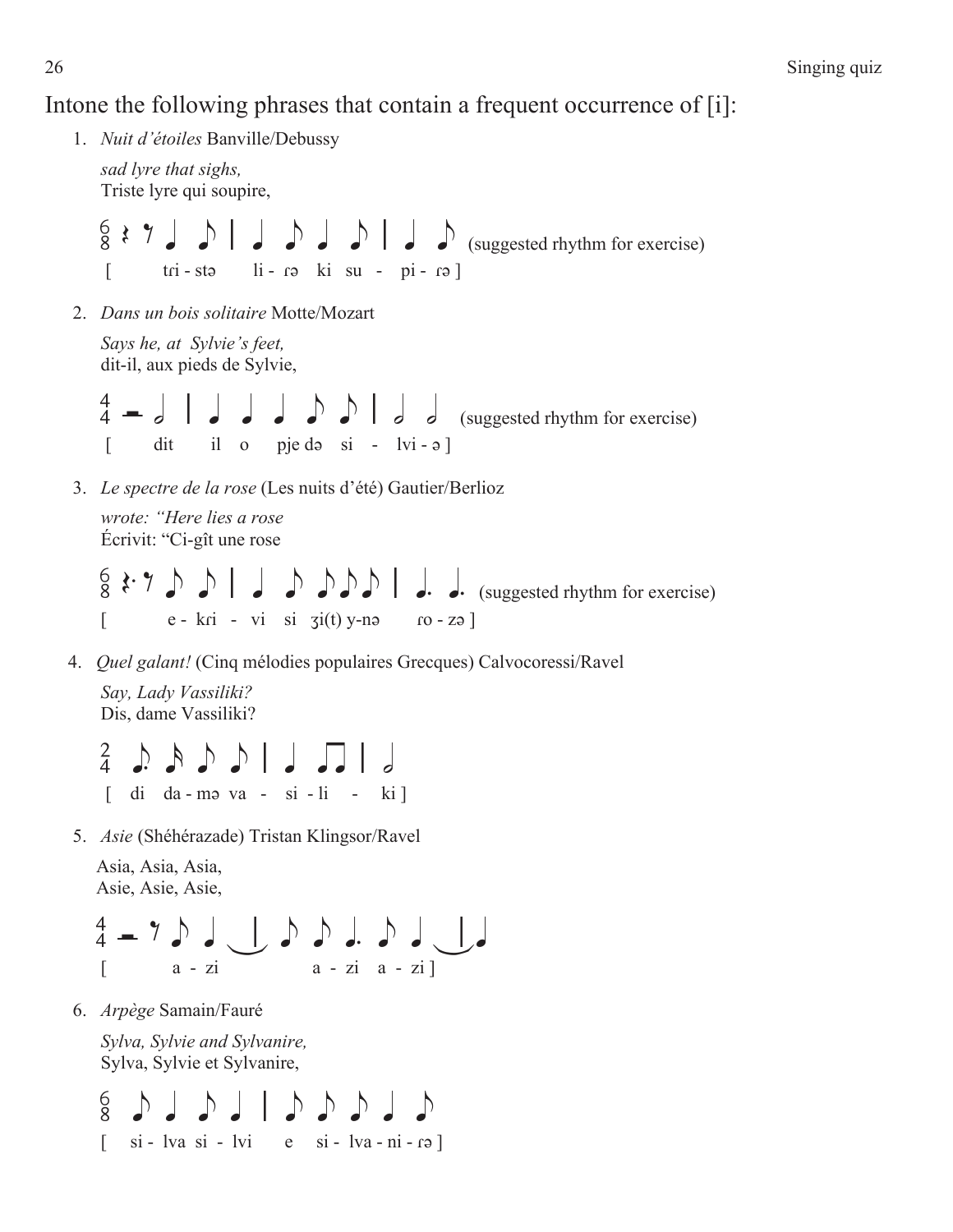## $UNIT 15.$

## Schwa<sup>[</sup>ə]

| <b>TOPIC</b>                 | <b>PAGE</b> |
|------------------------------|-------------|
| Listening assignment         | 152         |
| <b>Enunciation exercises</b> | 153         |
| Rules for transcription      | 154         |
| Application of rules         | 155         |
| Individual exercises         | 156         |
| Singing quiz                 | 162         |
| Answer key                   | 308         |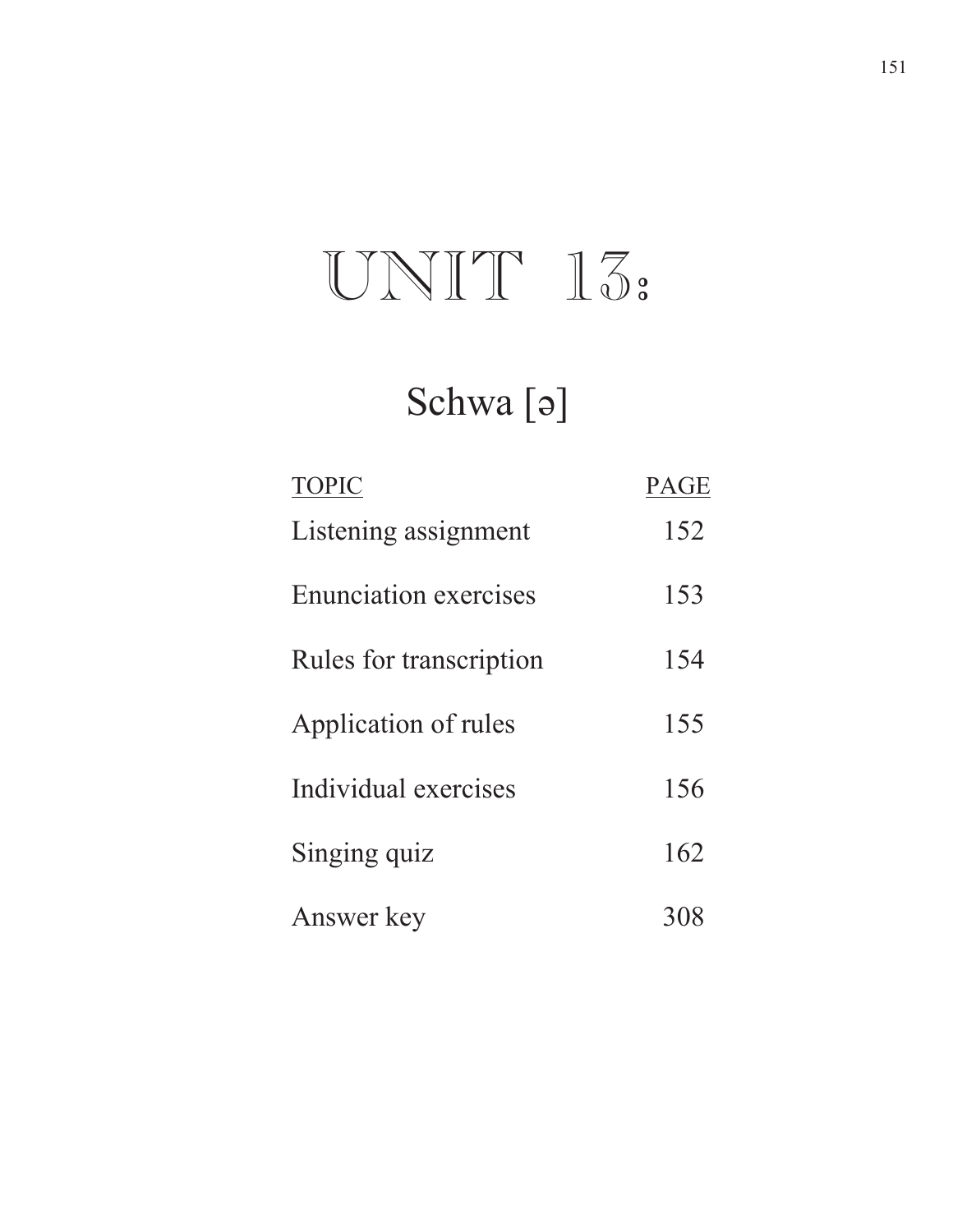#### Art songs with a frequent occurrence of schwa

Provide English translations diagonally above the French text. See pages 390 and 409 of *Exploring Art Song Lyrics* by Jonathan Retzlaff and Cheri Montgomery (Oxford University Press, New York 2012).

Claude Achille Debussy (1862–1918) **Ariettes Oubliées**, Song Cycle Paul Verlaine (1844–1896)

**3. L'ombre des arbres** 

 L'ombre des arbres dans la rivière embrumée [ lõbr**ə** dez arbr**ə** dã la rivjer ãbryme**ə** ]

 Meurt comme de la fumée, [ mœr kɔm**ə** d**ə** la fyme**ə**]

 Tandis qu'en l'air, parmi les ramures réelles,  $[$  tãdi kã lɛɾ paɾmi lɛ ɾamyɾ**ə** ɾeɛl**ə** ]

 Se plaignent les tourterelles.  $[$  sa plena le turtarela ]

 Combien ô voyageur, ce paysage blême  $[$  kõbj $\tilde{\epsilon}$  o vwajazœr sa peizaza blɛma ]

 Te mira blême toi-même, [ t**a** mira blema twa mema ]

 Et que tristes pleuraient dans les hautes feuillées,  $[$  e ka trista plœre dã le ota fœjea  $]$ 

 Tes espérances noyées. [ tez esperãsa nwajea ]

Claude Achille Debussy (1862–1918) **Proses lyriques**, Song Cycle

**2. De grève**  $\lceil d \cdot d \rceil$ 

 Sur la mer les crépuscules tombent, [ syr la mer le krepyskyl**ə** tõb**ə** ]

 Soie blanche effilée.  $[$  swa bl $\tilde{a}$  $\int$  efile $\theta$  $]$ 

 Les vagues comme de petites folles  $\lceil \lg \text{vagg} \cdot \text{kom} \cdot \text{d} \cdot \text{partial} \cdot \text{d} \cdot \text{d} \rceil$ 

 Jasent, petites filles sortant de l'école,  $[$  3azə pətitə fijə sərtã də lekələ ]

 Parmi les froufrous de leur robe, [ parmi lɛ frufru d**ə** lœr rob**ə** ]

 Soie verte irisée! [ swa vert irize**ə** ]

 Les nuages, graves voyageurs, [ le nyaz**ə** qrav**ə** vwajazœr ]

 Se concertent sur le prochain orage,  $\lceil$  sa kõserta syr la profen oraza ]

 Et c'est un fond vraiment trop grave  $[$  e sɛt  $\tilde{\mathfrak{E}}$  fõ vɾɛmɑ̃ tɾo gɾav**ə**  $]$ 

 À cette anglaise aquarelle.  $[$  a set  $\tilde{a}$ glez akwarel $\mathfrak{g}$   $]$ 

 Les vagues, les petites vagues,  $\lceil \lg \text{vagg} \rceil$  la patita vaga

 Ne savent plus où se mettre,  $\lceil$  n**ə** sav**ə** plyz u s**ə** metr**ə**  $\lceil$ 

 Car voici la méchante averse, [ kar vwasi la meʃɑ̃t avers**a** ]

 Froufrous de jupes envolées,  $[$  frufru də zypəz  $\tilde{a}$ vəleə  $]$ 

 Soie verte affolée. [ swa vert afole**a** ]

 Mais la lune, compatissante à tous!  $[$  mɛ la lyn**ə** kõpatis $\tilde{a}$ t a tus  $]$ 

 Vient apaiser ce gris conflit, [ vj $\tilde{e}$ t apeze s**ə** gri kõfli ]

 Et caresse lentement ses petites amies  $[$  e kar $\epsilon$ sə lãtəmã s $\epsilon$  pətitəz ami  $]$ 

 Qui s'offrent comme lèvres aimantes  $[k]$  ki səfr**ə** kəm**ə** levr**ə**z emãt**ə** ]

 À ce tiède et blanc baiser. [ a s**ə** tjed e blã beze ]

 Puis, plus rien. . .  $[$  pųi ply  $rj\tilde{\epsilon}$   $]$ 

 Plus que les cloches attardées des flottantes églises, [ ply k**ԥ** lܭ klݕܧ**ԥ**z ataݐde**ԥ** dܭ flܧtܤѺ t**ԥ**z eܳliz**ԥ** ]

 Angélus des vagues, [  $\tilde{a}$ zelys de vag**ə** ]

 Soie blanche apaisée!  $[$  swa bl $\tilde{a}$  $\int$  apeze $\cdot$ **]**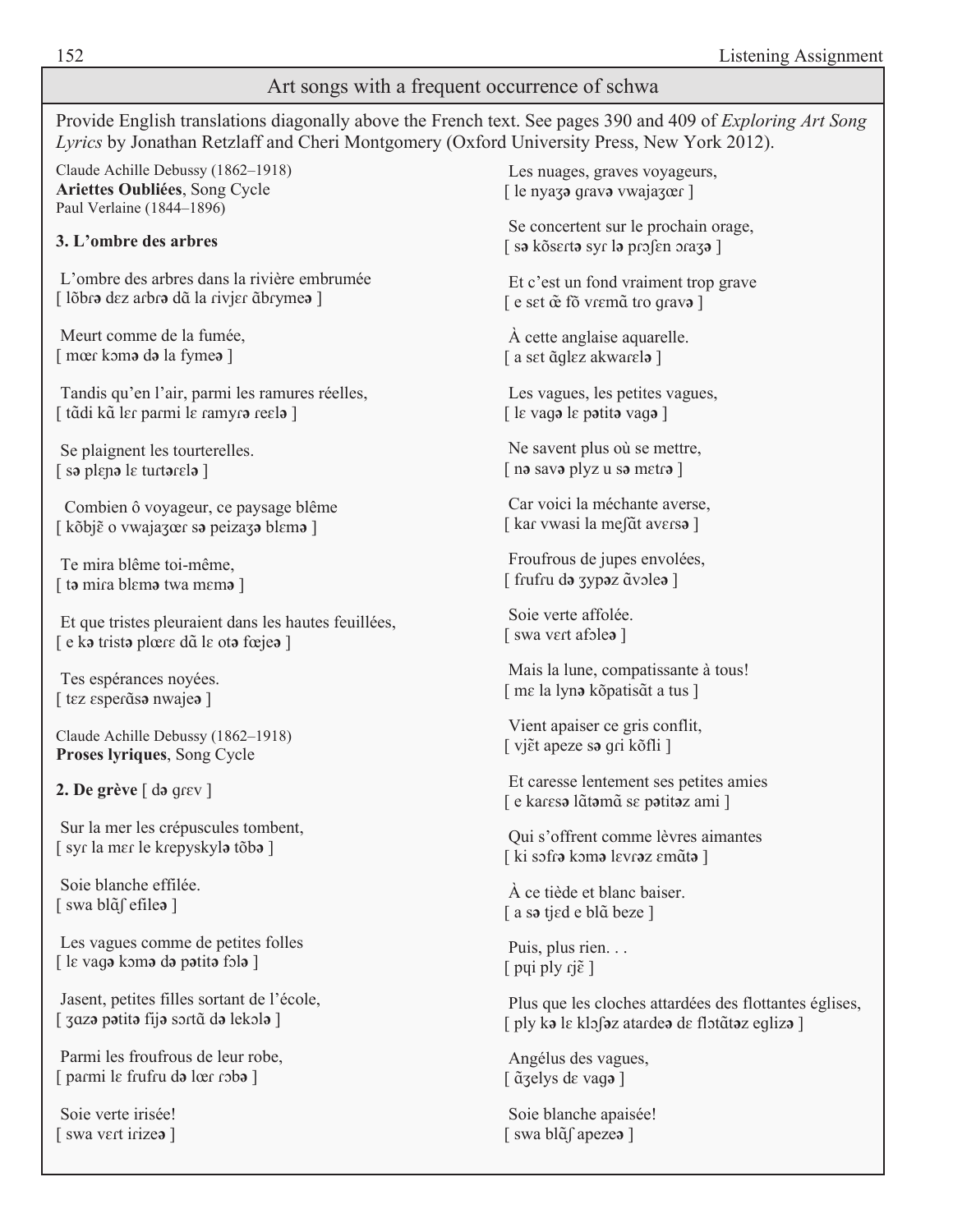### UNIT 13: The schwa  $\lceil 9 \rceil$

#### **The syllabified schwa**

The schwa symbol represents an undefined vowel sound in an unstressed syllable. It is extended for singing and always pronounced as an [œ] vowel for French art song repertoire.

#### **The shadow vowel**

The schwa is pronounced as a shadow vowel in specified cases. Refer to pages 48 – 52 of *Singing in French* by Thomas Grubb for a thorough discussion of the rules governing the musical setting of the shadow vowel.

#### **Warnings**

- 1. **Do not assume that the schwa represents a universal sound.** Each language possesses a unique pronunciation of schwa. German and English maintain various pronunciations of schwa. The assigned pronunciation of the French schwa is [œ]. See pp 42 – 46 of *Singing in French* by Thomas Grubb*.*
- 2. **Do not replicate the schwa of conversational French.** The schwa of conversational French is abbreviated or dropped. When enunciated, the schwa varies in its pronunciation. The schwa needed for lyric diction is extended. Borrowing pronunciation from conversational speech patterns does not enhance the lyricism or legato of the text. Recordings by Pierre Bernac with Poulenc and Ravel provide the authoritative source for authentic pronunciation of schwa for French lyric diction.
- 3. **Do not weaken the syllabified schwa.** Some sources contend that the syllabified schwa is weaker or less weighted than the surrounding vowel sounds. In German and English, stress is established by a weighted accentuation. In French, however, stress is established by vowel length (not by weight nor lack thereof). The composer's setting provides a clear indication of the equality of weight required for unstressed syllables in French.

Enunciate the following frequently occurring lyric words that contain schwa: (Note: form the rounding for the schwa early, even before articulation of the preceding consonant)

|     |                       |                  |                                     | $\alpha$ form the rounding for the sense early, even before articulation of the preceding consoliding |                                         |              |
|-----|-----------------------|------------------|-------------------------------------|-------------------------------------------------------------------------------------------------------|-----------------------------------------|--------------|
|     | $1.$ de               | $($ of, from $)$ | retour                              | (return)                                                                                              | souvenirs                               | (memories)   |
|     | $\lceil d \rceil$     |                  | $[$ rətur $]$                       |                                                                                                       | [suvənir]                               |              |
| 2.  | le                    | (the)            | sera                                | (will be)                                                                                             | chevalier                               | (knight)     |
|     | $\lceil \cdot \rceil$ |                  | [s <sub>2</sub> ] <sub>3</sub>      |                                                                                                       | $[$ [ $]$ əval $]$ e $]$                |              |
| 3.  | je                    | (I)              | celui                               | (the one)                                                                                             | revenir                                 | (to return)  |
|     | [39]                  |                  | [səlqi]                             |                                                                                                       | [ri <sub>new</sub> ] <sub>1</sub>       |              |
| 4.  | que                   | (that, what)     | revoir                              | (to see again)                                                                                        | monsieur                                | (gentleman)  |
|     | [k]                   |                  | [1.80]                              |                                                                                                       | [məsjø]                                 |              |
| 5.  | ne                    | (not)            | secret                              | (secret)                                                                                              | regrets                                 | (regrets)    |
|     | $[n\partial]$         |                  | $[sakr\epsilon]$                    |                                                                                                       | $\lceil \text{super} \rceil$            |              |
| 6.  | ce                    | (this)           | repose                              | (rest, put back)                                                                                      | lever                                   | (to raise)   |
|     | [s <sub>9</sub> ]     |                  | $\lceil \csc(1) \rceil$             |                                                                                                       | [level]                                 |              |
| 7.  | <b>se</b>             | (self)           | fenêtre                             | (window)                                                                                              | demi                                    | (half)       |
|     | [sə]                  |                  | $[$ fən $\epsilon$ trə $\epsilon$ ] |                                                                                                       | [dəmi]                                  |              |
| 8.  | me                    | (to me)          | venir                               | (to come)                                                                                             | debout                                  | (standing)   |
|     | $\lceil m \rceil$     |                  | [varir]                             |                                                                                                       | $\lceil d \triangleleft b \cdot \rceil$ |              |
| 9.  | te                    | (to you)         | sereine                             | (serene)                                                                                              | reflet                                  | (reflection) |
|     | $[t\Theta]$           |                  | $[$ saren $\epsilon$ ]              |                                                                                                       | $\lceil \text{sller} \rceil$            |              |
| 10. | regard                | (look)           | première                            | (first)                                                                                               | dehors                                  | (outdoors)   |
|     | [3]                   |                  | [praming]                           |                                                                                                       | $\lceil \text{new} \rceil$              |              |
| 11. | petit                 | (small)          | cela                                | (that)                                                                                                | l'avenir                                | (the future) |
|     | $[\text{pəti}]$       |                  | [səla]                              |                                                                                                       | [lawənir]                               |              |
| 12. | genoux                | $(\text{lap})$   | cheval                              | (horse)                                                                                               | demande                                 | (request)    |
|     | [39n]                 |                  | $\left[\int$ $\left[\left[3\right]$ |                                                                                                       | [dəmãdə]                                |              |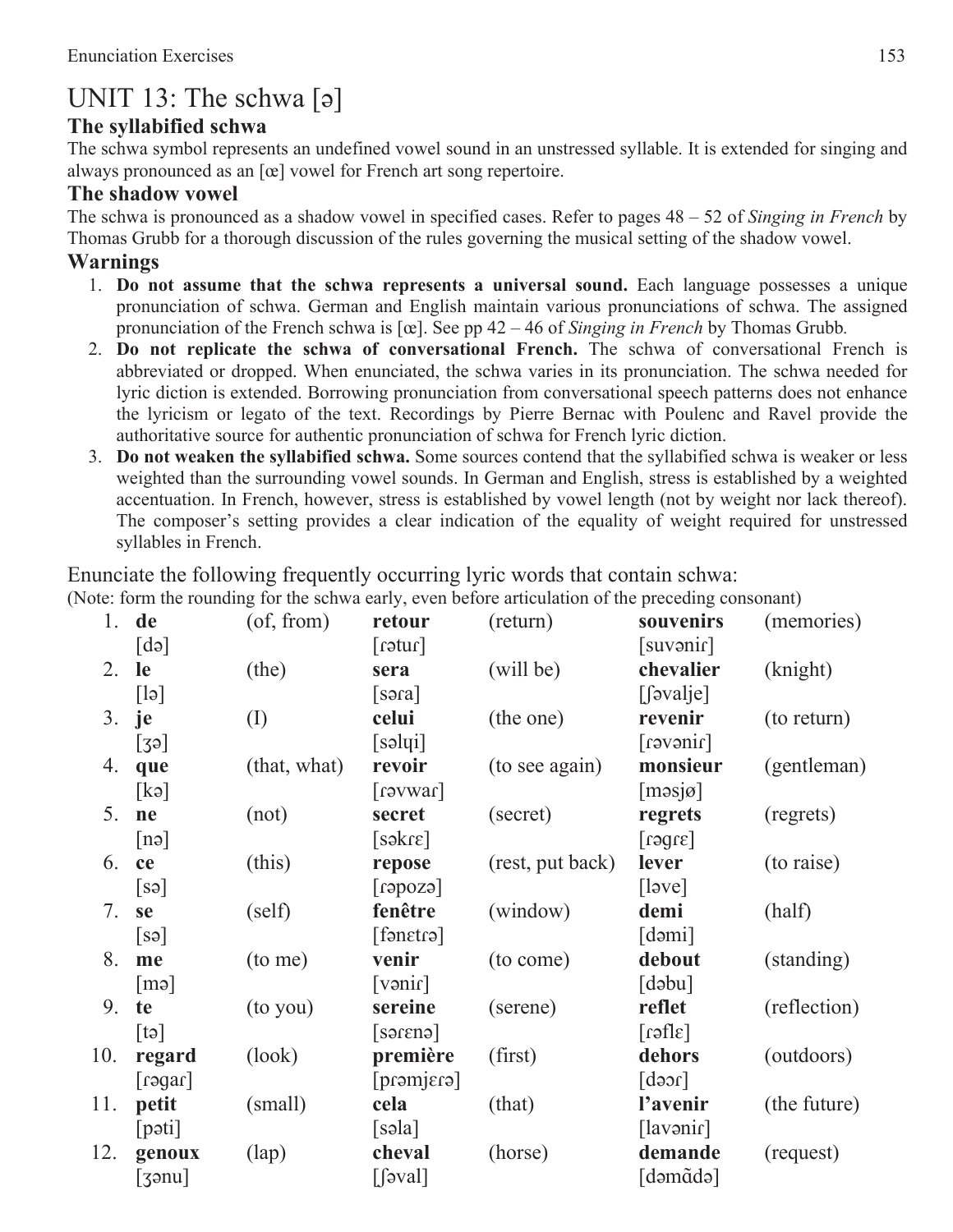## RULES FOR TRANSCRIPTION

## Schwa  $| \Theta |$

Review: final -*e* and -*es*

In the following sequence: consonant +  $e$  + consonant + vowel: *chevelure* [[avalyra]  $(re-$  may be a prefix as in *regrets*  $[$ 

Verb ending -ent: chantent [fata] (sing)

Spelling  $fais + vowel$ :  $fasiait$  [fəze]

Exceptions: *monsieur* [mԥsjø] *secret* [sԥkܭݐ[*dessous* [dԥsu] *dessus* [dԥsy]

# *More about open* [ε]

Review: *e +* two or more consonants

Spelling:  $e + \text{final } c, f, l, t$ *avec* [avɛk] *chef* [[ɛf] *nouvel* [nuvɛl] *bouquet* [bukɛ]

*mer/ver* words Final -*mer(s)* [mer] and -*ver(s)* [ver] = [er]: *mer(s)* [mer] *amer(s)* [amer] *vers* [ver] *divers* [diver]  $e$ *nvers* [ $\tilde{a}$ ver] *hiver(s)* [iver] *travers* [traver] *univers* [yniver]

**Other [ɛɾ] words**<br>cher(s) [ʃɛɾ] enfer [ɑ̃fɛɾ] éther [etɛɾ] fer(s) [fɛɾ] fier [fjɛɾ] hier [jɛɾ] sers [sɛɾ]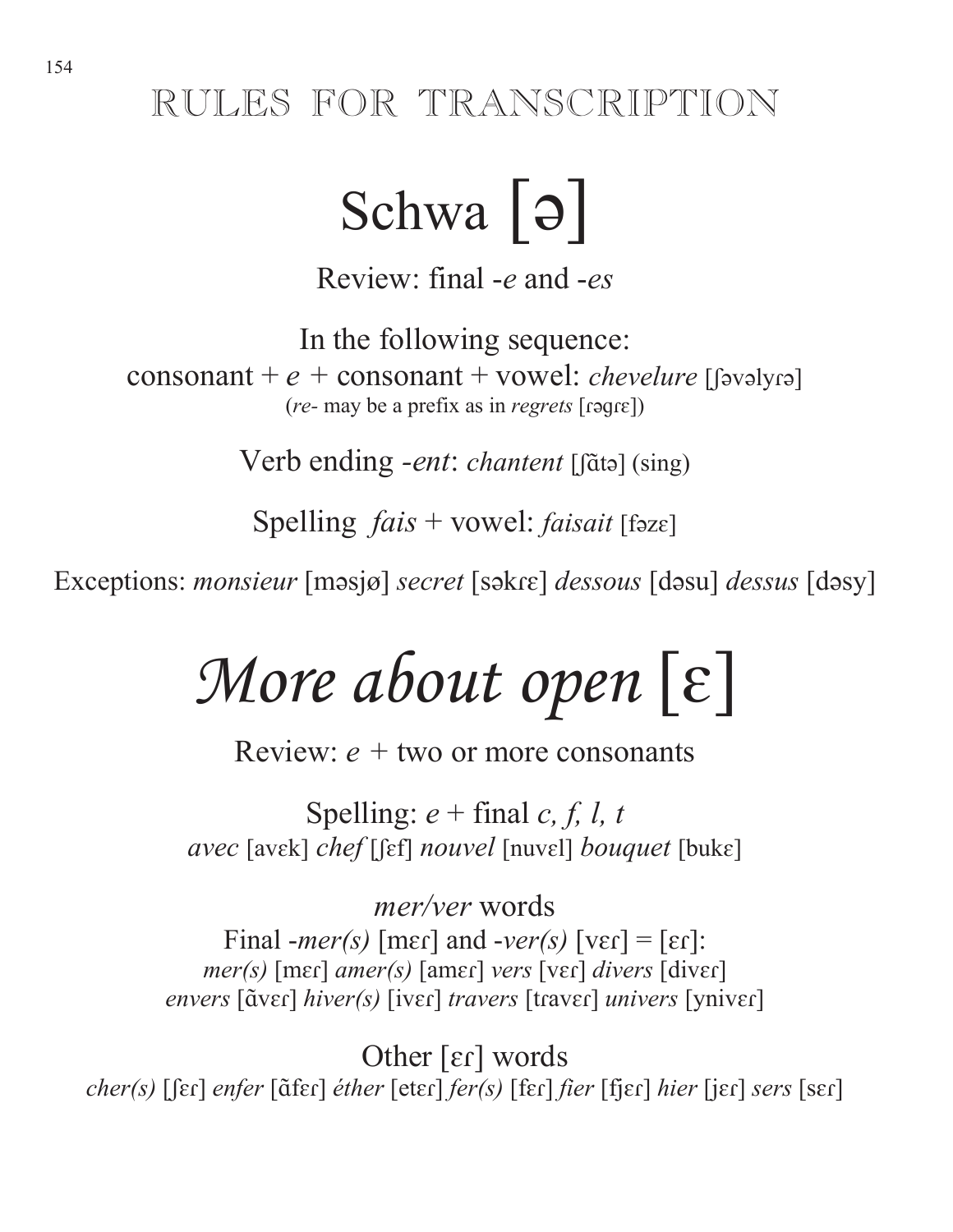### CLASSWORK #13: Schwa [ǝ]

Provide IPA:

| 1. | jeter    | (to throw)                     | 10. gouttelettes (droplets) |                |
|----|----------|--------------------------------|-----------------------------|----------------|
| 2. | destinée | (destiny)                      | 11. souvenir                | (memory)       |
| 3. | premier  | (first)                        | 12. avenir                  | (future)       |
| 4. | nouvel   | (new)                          | 13. divers                  | (various)      |
| 5. | cercle   | (circle)                       | 14. lierre                  | (ivy)          |
| 6. | routes   | (roads)                        | 15. duvet                   | (down cover)   |
| 7. | colliers | (necklaces)                    | 16. refouler                | (to hold back) |
| 8. | dames    | (ladies)                       | 17. chef                    | (chief)        |
| 9. | rebec    | (medieval stringed instrument) |                             |                |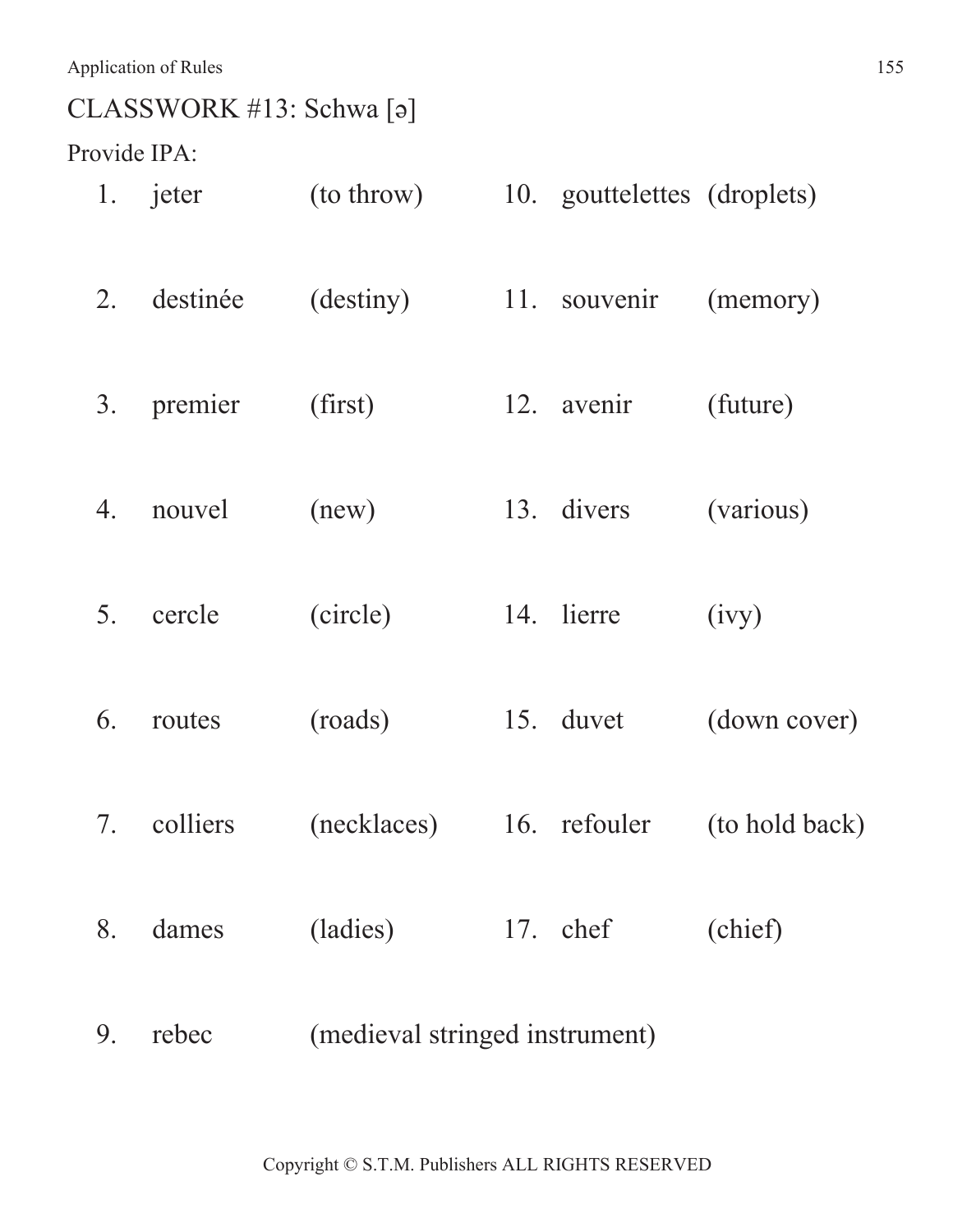## WORKSHEET #13: Schwa [ǝ]

Provide IPA:

| #1 |                   |                  | #2 |               |                        |
|----|-------------------|------------------|----|---------------|------------------------|
|    | (help)<br>secours |                  |    | sel           | (salt)                 |
|    | fermés            | (closed)         |    | redit         | (repeated)             |
|    | devenir           | (to become)      |    | bergère       | (shepherdess)          |
|    | qu'avec           | (that with)      |    | ciel          | $\left($ sky $\right)$ |
|    | coursiers         | (messengers)     |    | amer          | (bitter)               |
|    | donnerais         | (would give)     |    | espérer       | (to hope)              |
|    | perfide           | (treacherous)    |    | venus         | (came)                 |
|    | détresse          | (distress)       |    | muguet        | (lily of the valley)   |
|    | réel              | (real)           |    | désespoir     | (despair)              |
|    | repartie          | (quick response) |    | rester        | (to remain)            |
|    | pastel            | (pastel)         |    | petite        | (small)                |
|    | frêles            | (frail)          |    | chênes        | (oaks)                 |
|    | serpolet          | (wild thyme)     |    | souvenez-vous | (do you remember)      |
|    | cher              | (dear)           |    | chevet        | (bedside)              |
|    | refuser           | (to refuse)      |    | vastes        | (vast)                 |
|    | fierté            | (pride)          |    | semaine       | (week)                 |
|    | douces            | (soft)           |    | guerriers     | (warriors)             |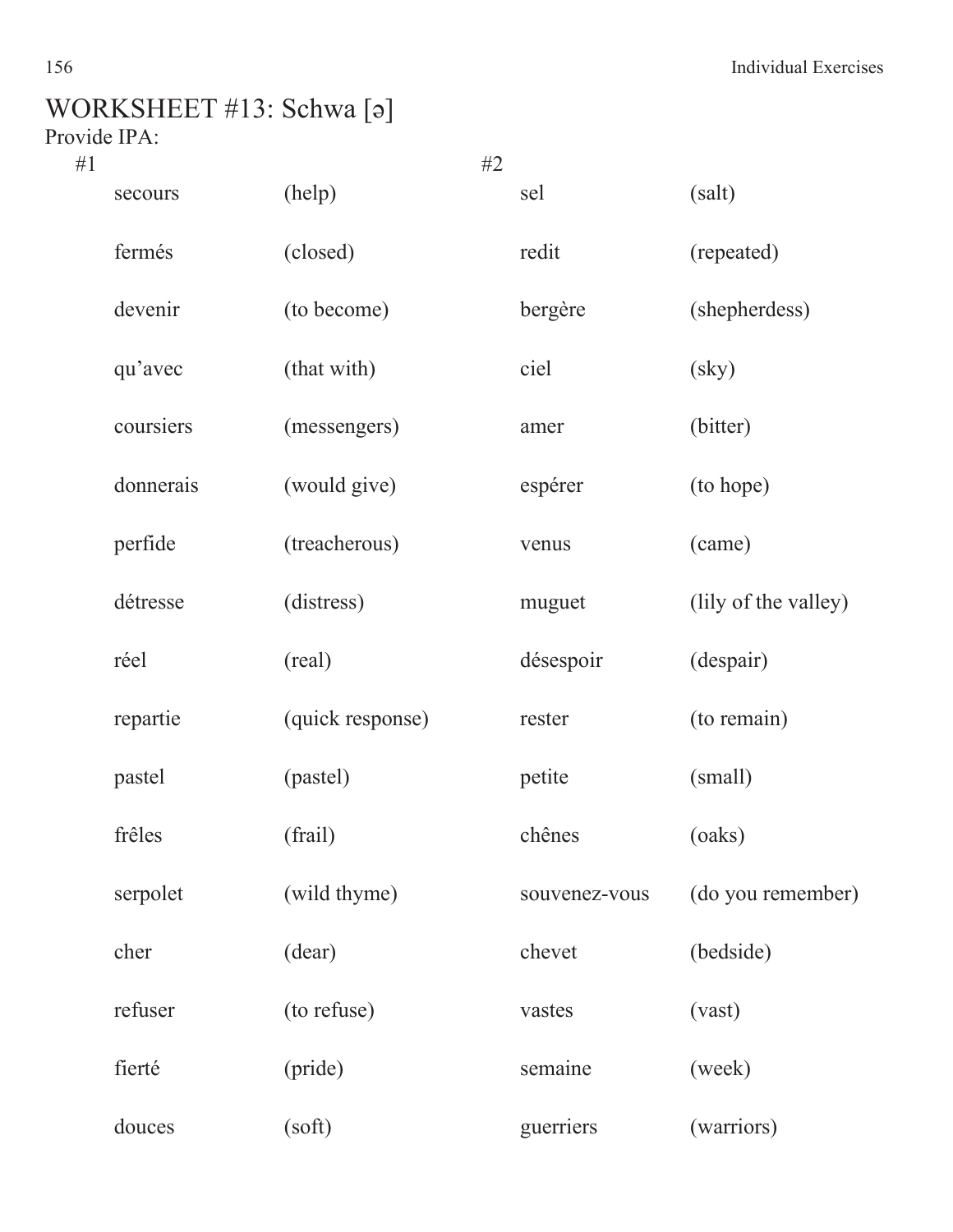Intone the following phrases that contain a frequent occurrence of  $[\alpha]$  and schwa: **Note:** the assigned pronunciation for the French schwa is [œ]

1. *Forêt* (Le vieux coffret) Gourmont/Caplet

*Color of leaves, color of bark, color of dreams.* Couleur de feuilles, couleur d'écorces, couleur de rêves.

@ S s s s q\S s s s q\# Q e q e\d \ h  $\begin{bmatrix} ku - \sec d\theta & \sec d\theta \end{bmatrix}$  ku -  $\begin{bmatrix} \sec d\theta & \sec d\theta & \sec d\theta \end{bmatrix}$ 

2. *De rêve* (Proses lyriques) Debussy

*weep their beautiful leaves of gold!* pleurent leurs belles feuilles d'or!

 $| \cdot | : \bot \cup \cup \cup \cup \cup \cup \cup \cup \cup \cup \cup$  $\lceil$  plœ-r $\theta$  lœr be-l $\theta$  fœ-j $\theta$  dor

3. *Je me suis embarqué* (L'horizon chimérique) Mirmont/Fauré

*I want only the sea, I want only the wind* Je ne veux que la mer, je ne veux que le vent

 $\frac{3}{2}$   $=$   $\frac{1}{2}$   $=$   $\frac{1}{2}$   $=$   $\frac{1}{2}$   $=$   $\frac{1}{2}$   $=$   $\frac{1}{2}$   $=$   $\frac{1}{2}$   $=$   $\frac{1}{2}$   $=$   $\frac{1}{2}$  $\begin{bmatrix} 0 & \text{if } 0 & \text{if } 0 & \text{if } 0 & \text{if } 0 & \text{if } 0 & \text{if } 0 & \text{if } 0 & \text{if } 0 & \text{if } 0 & \text{if } 0 & \text{if } 0 & \text{if } 0 & \text{if } 0 & \text{if } 0 & \text{if } 0 & \text{if } 0 & \text{if } 0 & \text{if } 0 & \text{if } 0 & \text{if } 0 & \text{if } 0 & \text{if } 0 & \text{if } 0 & \text{if } 0 & \text{if } 0 & \text{if } 0 & \text{$  $\overline{3}$  a  $\overline{1}$   $\overline{9}$   $\overline{1}$   $\overline{9}$   $\overline{1}$   $\overline{2}$   $\overline{1}$   $\overline{2}$   $\overline{1}$   $\overline{2}$   $\overline{1}$   $\overline{2}$   $\overline{1}$   $\overline{2}$   $\overline{1}$   $\overline{2}$   $\overline{1}$   $\overline{2}$   $\overline{1}$   $\overline{2}$   $\overline{1}$   $\overline{2}$   $\overline{1}$   $\over$ 

4. *De grève* (Proses lyriques) Debussy

*The waves like silly little girls*  Les vagues comme de petites folles

 $\begin{array}{c} \texttt{L} \texttt{L} \texttt{A} \texttt{A} \texttt{A} \texttt{A} \texttt{A} \texttt{A} \texttt{A} \texttt{A} \texttt{A} \texttt{A} \texttt{A} \texttt{A} \texttt{B} \texttt{B} \texttt{B} \end{array}$  $\begin{bmatrix} \phantom{i} \phantom{i} \phantom{i} \end{bmatrix}$  lɛ va - qə kɔ - mə də pə - ti - tə fɔ - lə  $\begin{bmatrix} \phantom{i} \phantom{i} \end{bmatrix}$ 

5. *Testament* Silvestre/Duparc

*Leaf that the abyss claims,* Feuille que le gouffre réclame,

## $\frac{3}{4}$  j.  $\Delta$   $\Delta$   $\Delta$  eq.  $\Delta$  eq.  $\Delta$  eq.  $\Delta$

 $\lceil$  fœ - jə kə lə qu - frə re - kla-mə  $\lceil$ 

6. *J'ai presque peur, en vérité* (La bonne chanson) Verlaine/Fauré

*How I love you, How I love you!* Que je vous aime, que je t'aime!

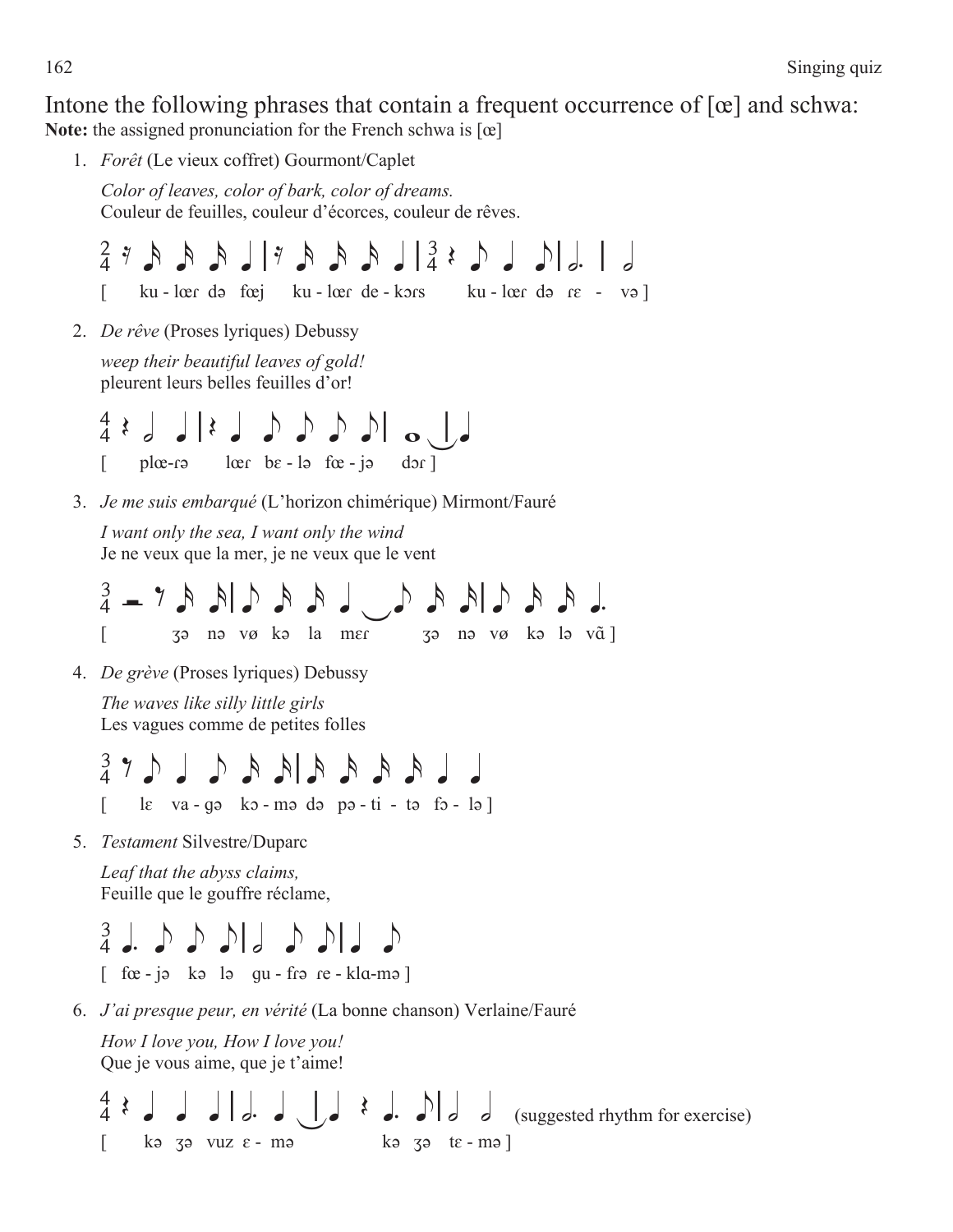|  |  |  |  |  | CLASSWORK #13: [a] Provide IPA: |
|--|--|--|--|--|---------------------------------|
|--|--|--|--|--|---------------------------------|

| 1.  | jeter        | $\lceil$ 3əte $\rceil$ | (to throw)                     |
|-----|--------------|------------------------|--------------------------------|
| 2.  | destinée     | [destinea]             | (destiny)                      |
| 3.  | premier      | [promje]               | (first)                        |
| 4.  | nouvel       | $[{\rm nuvel}]$        | (new)                          |
| 5.  | cercle       | [sɛɾklə]               | (circle)                       |
| 6.  | routes       | $[$ ctutə $]$          | (roads)                        |
| 7.  | colliers     | [kolje]                | (necklaces)                    |
| 8.  | dames        | [damə]                 | (ladies)                       |
| 9.  | rebec        | [rəbɛk]                | (medieval stringed instrument) |
| 10. | gouttelettes | [qutaleta]             | (droplets)                     |
| 11. | souvenir     | [suvənir]              | (memory)                       |
| 12. | avenir       | [avənir]               | (future)                       |
| 13. | divers       | [i]                    | (various)                      |
| 14. | lierre       | $[$ ensi $]$           | (ivy)                          |
| 15. | duvet        | $[dyv\epsilon]$        | (down cover)                   |
| 16. | refouler     | [rəfule]               | (to hold back)                 |
| 17. | chef         | $[[\varepsilon f]$     | (chief)                        |

|    |                    | WORKSHEET #13: [a] Provide IPA: |                   |                     |                                                                                                                                                                                                                                |                        |
|----|--------------------|---------------------------------|-------------------|---------------------|--------------------------------------------------------------------------------------------------------------------------------------------------------------------------------------------------------------------------------|------------------------|
| #1 |                    |                                 |                   | #2                  |                                                                                                                                                                                                                                |                        |
|    | secours            | [səkur]                         | (help)            | sel                 | $[s\epsilon]$                                                                                                                                                                                                                  | (salt)                 |
|    | fermés             | [fɛrme]                         | (closed)          | redit               | [rodi]                                                                                                                                                                                                                         | (repeated)             |
|    | devenir            | [dəvənir]                       | (to become)       | bergère             | $[$ ens $z$ nad $]$                                                                                                                                                                                                            | (shepherdess)          |
|    | qu'avec            | [kavɛk]                         | (that with)       | ciel                | [sjel]                                                                                                                                                                                                                         | $\left($ sky $\right)$ |
|    | coursiers          | [kursje]                        | (messengers)      | amer                | [amer]                                                                                                                                                                                                                         | (bitter)               |
|    | donnerais          | [denote]                        | (would give)      | espérer             | [ensure]                                                                                                                                                                                                                       | (to hope)              |
|    | perfide            | [perfidə]                       | (treacherous)     | venus               | $[$ vəny $]$                                                                                                                                                                                                                   | (came)                 |
|    | détresse           | [detresa]                       | (distress)        | muguet              | [myge]                                                                                                                                                                                                                         | (lily of the valley)   |
|    | réel               | [ref]                           | (real)            | désespoir           | [dezespwar]                                                                                                                                                                                                                    | (despair)              |
|    | repartie           | [raparti]                       | (quick response)  | rester              | [reset]                                                                                                                                                                                                                        | (to remain)            |
|    | pastel             | [pastel]                        | (pastel)          | petite              | [pətitə]                                                                                                                                                                                                                       | (small)                |
|    | frêles             | [false]                         | (frail)           | chênes              | $[$ fenə $]$                                                                                                                                                                                                                   | (oaks)                 |
|    | serpolet           | [stepole]                       | (wild thyme)      | souvenez-vous       | [suvonevu]                                                                                                                                                                                                                     | (do you remember)      |
|    | cher               | $[$ far $]$                     | (dear)            | chevet              | $\lceil \text{SVE} \rceil$                                                                                                                                                                                                     | (bedside)              |
|    | refuser            | [rəfyze]                        | (to refuse)       | vastes              | [vastə]                                                                                                                                                                                                                        | (vast)                 |
|    | fierté             | [fjɛrte]                        | (pride)           | semaine             | [səmenə]                                                                                                                                                                                                                       | (week)                 |
|    | douces             | [dusə]                          | (soft)            | guerriers           | [gerje]                                                                                                                                                                                                                        | (warriors)             |
| #3 |                    |                                 |                   | #4                  |                                                                                                                                                                                                                                |                        |
|    | herbe              | [efds]                          | (grass)           | bonnet              | [bone]                                                                                                                                                                                                                         | (bonnet)               |
|    | reposer            | [rapoze]                        | (to rest)         | promenade           | [promonado]                                                                                                                                                                                                                    | (walk)                 |
|    | joues              | [3uə]                           | (cheeks)          | extrême (x is [ks]) | [ekstrema]                                                                                                                                                                                                                     | (extreme)              |
|    | cerf (silent $f$ ) | [ser]                           | (deer)            | sachet              | $[sa]\epsilon]$                                                                                                                                                                                                                | (sachet)               |
|    | légers             | [lege]                          | (light)           | palmiers            | [palmje]                                                                                                                                                                                                                       | (palm trees)           |
|    | castel             | [kastel]                        | (castle)          | fera                | $[$ fəra $]$                                                                                                                                                                                                                   | (will make)            |
|    | grenade            | [gronado]                       | (grenade)         | souveraine          | [suvərenə]                                                                                                                                                                                                                     | (sovereign)            |
|    | esprits            | [espri]                         | (spirits)         | brises              | [briza]                                                                                                                                                                                                                        | (breezes)              |
|    | émeraude           | [emaroda]                       | (emerald)         | devenu              | [dəvəny]                                                                                                                                                                                                                       | (became)               |
|    | nef                | $[n \varepsilon f]$             | (nave, vessel)    | grec                | [grek]                                                                                                                                                                                                                         | (Greek)                |
|    | élevé              | [eləve]                         | (raised)          | j'espère            | $[s_1s_2s_3s_4s_5s_1s_2s_3s_4s_4s_5s_1s_2s_3s_4s_4s_5s_1s_2s_3s_4s_4s_5s_1s_2s_3s_4s_4s_5s_1s_2s_3s_4s_4s_5s_1s_2s_3s_4s_4s_5s_1s_2s_3s_4s_4s_5s_1s_2s_3s_4s_4s_5s_1s_4s_4s_4s_5s_1s_4s_4s_4s_5s_1s_4s_4s_4s_5s_1s_4s_4s_4s_4$ | (I hope)               |
|    | secoue             | [səkuə]                         | (shakes)          | pierre              | [pjɛrə]                                                                                                                                                                                                                        | (stone)                |
|    | promet             | [prome]                         | (promises)        | rivages             | [rivazə]                                                                                                                                                                                                                       | (shores)               |
|    | muses              | [myzə]                          | (muses)           | serait              | [s <sub>2</sub> ] <sub>5</sub>                                                                                                                                                                                                 | (would be)             |
|    | tels               | $[t\epsilon]$                   | (such, like this) | hiver               | $[i\vec{\triangledown}$                                                                                                                                                                                                        | (winter)               |
|    | squelettes         | [skəlɛtə]                       | (skeletons)       | appel               | [ape1]                                                                                                                                                                                                                         | (call)                 |
|    | chers              | $[$ f $\epsilon$ r]             | (precious)        | déserte             | [dezertə]                                                                                                                                                                                                                      | (deserted)             |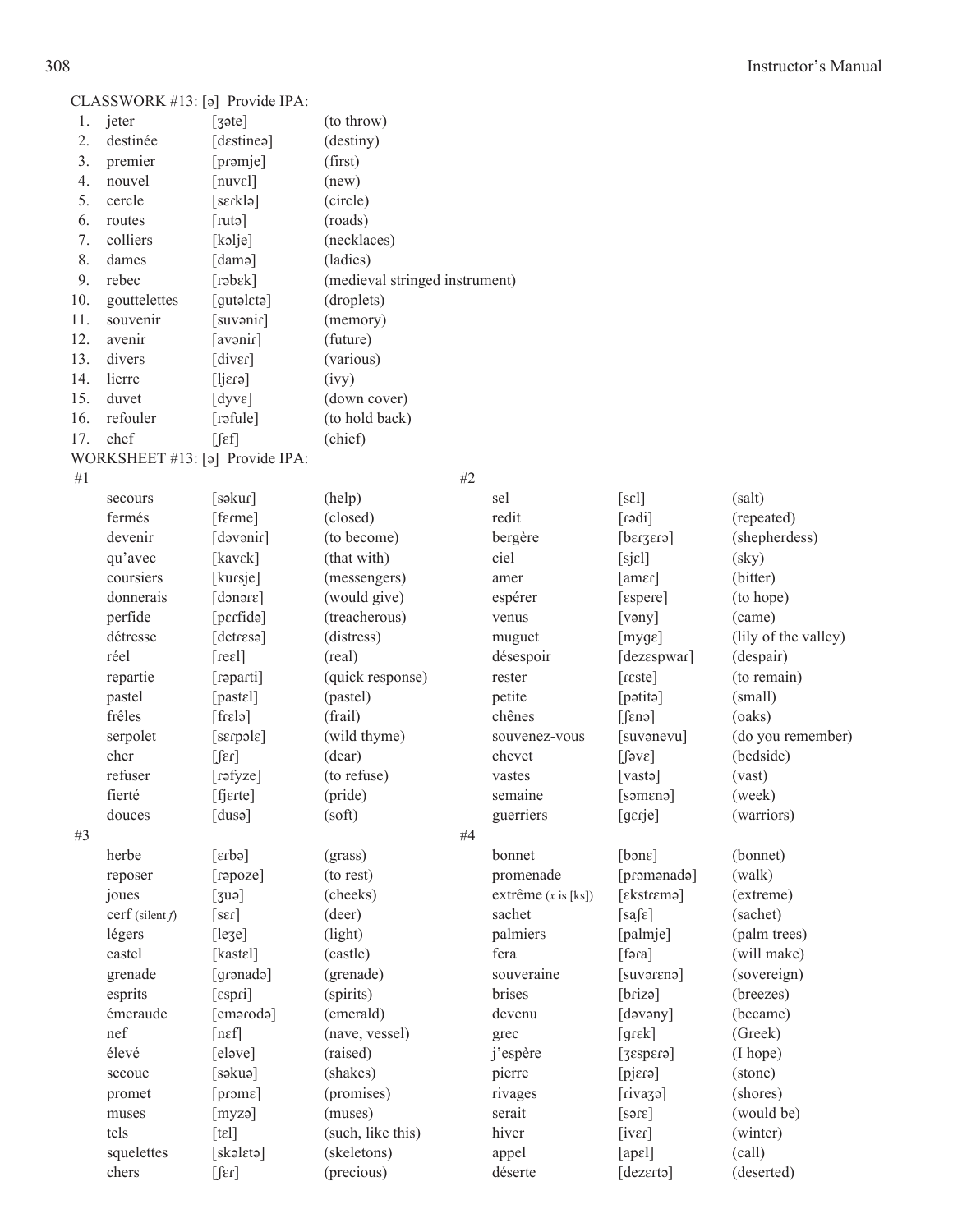## BIBLIOGRAPHY